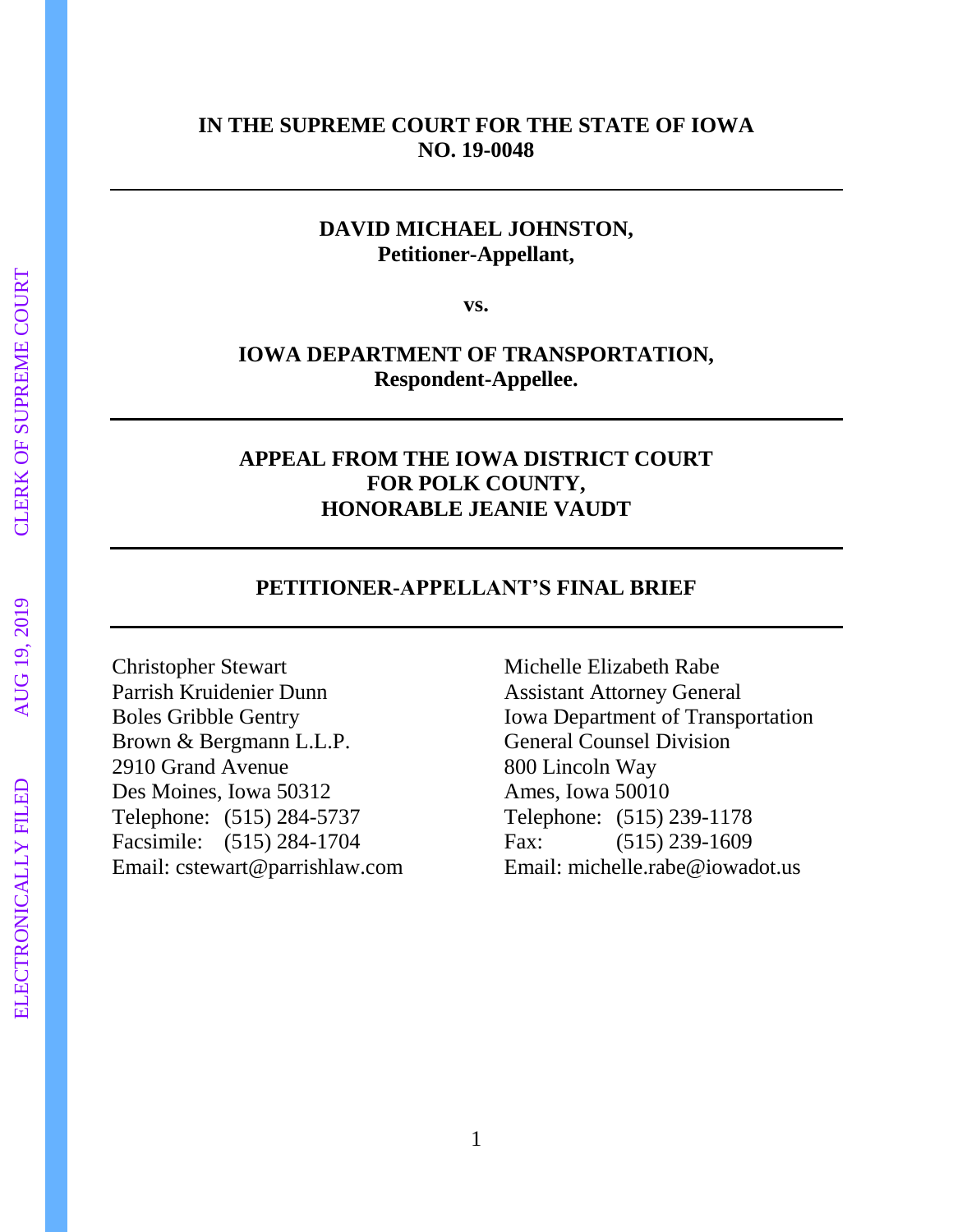# **TABLE OF CONTENTS**

|    |                | <b>FACTUAL BACKGROUND AND COURSE OF PROCEEDINGS 11</b>                                                                                                                                                                                                                                                              |
|----|----------------|---------------------------------------------------------------------------------------------------------------------------------------------------------------------------------------------------------------------------------------------------------------------------------------------------------------------|
|    |                |                                                                                                                                                                                                                                                                                                                     |
|    |                |                                                                                                                                                                                                                                                                                                                     |
| I. |                | THE IDOT FAILED TO PROVIDE SUBSTANTIAL EVIDENCE<br>JOHNSTON IS A HABITUAL OFFENDER FOR PURPOSES OF<br><b>IOWA CODE SECTION 321.555 AND HIS DRIVING PRIVILEGES</b>                                                                                                                                                   |
|    |                | A. A Deferred Judgment is Not a "Final Conviction" for Purposes of                                                                                                                                                                                                                                                  |
|    | <b>B.</b>      | The Appropriate Barometer for Determining Whether an<br>Individual is a Habitual Offender Under Iowa Code Section                                                                                                                                                                                                   |
|    | $\mathbf{C}$ . | The IDOT Did Not Present Substantial Evidence Johnston Had<br>Committed the Offense of "Eluding a Pursuing Law<br>Enforcement Vehicle" as Required by Plain Reading of Iowa<br>Code Section 321.555(1) and Therefore the Eluding Conviction<br><b>Cannot be Used for Calculating Whether Johnston is a Habitual</b> |
|    |                | 2.                                                                                                                                                                                                                                                                                                                  |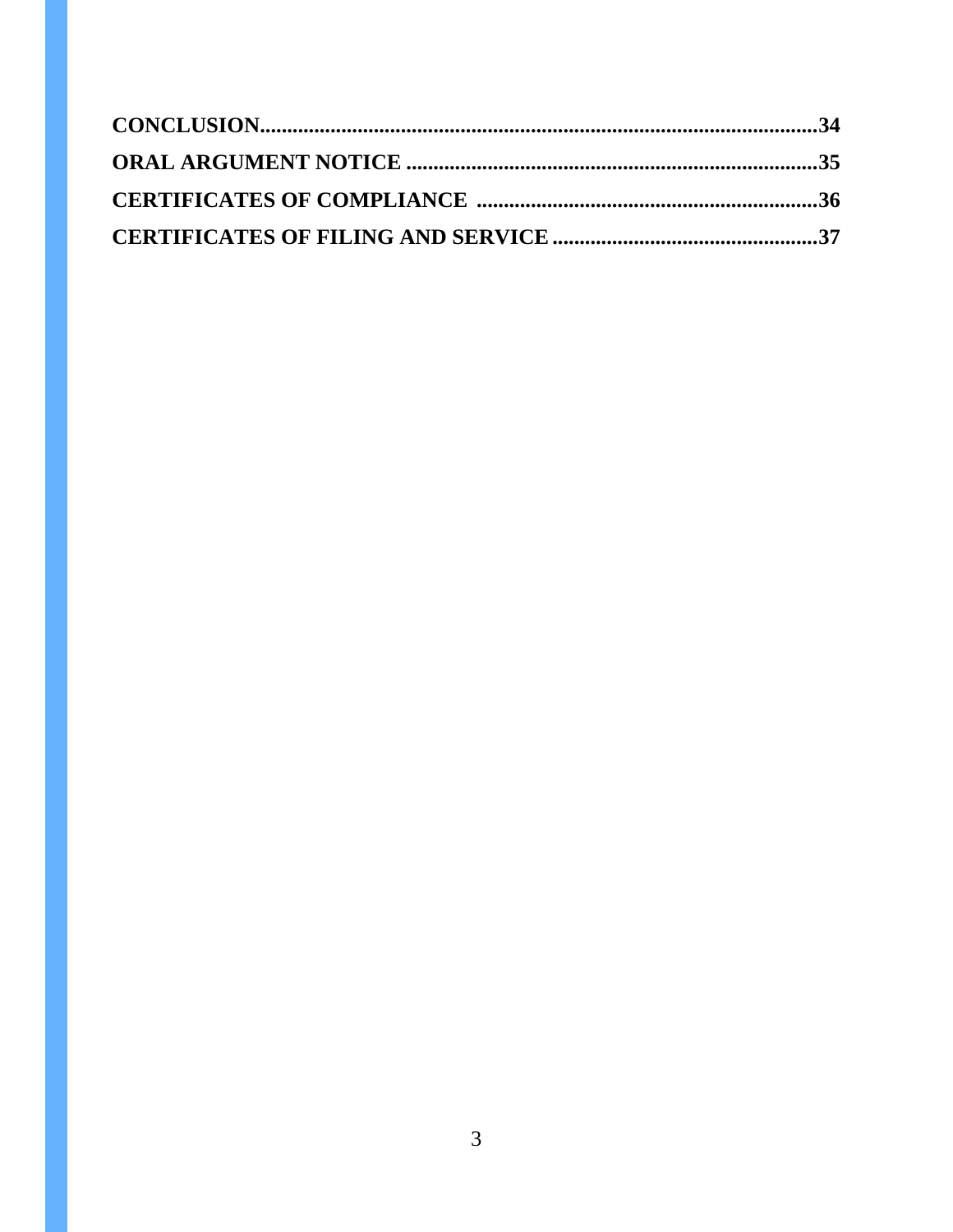# **TABLE OF AUTHORITIES**

# **Iowa Supreme Court Cases**

| Ahrendsen v. Iowa Dep't of Human Servs., 613 N.W.2d 674 (Iowa 2000) 27         |
|--------------------------------------------------------------------------------|
| Ames 2304, LLC v. City of Ames, Zoning Bd. of Adjustment, 924 N.W.2d 863 (Iowa |
|                                                                                |
| Bromeland v. Iowa Dep't of Transp., 562 N.W.2d 624 (Iowa 1997)29               |
|                                                                                |
|                                                                                |
| Ghost Player, LLC v. Iowa Dep't of Econ. Dev., 906 N.W.2d 454 (Iowa 2018)13    |
| Gospel Assemb. Church v. Iowa Dep't of Revenue, 368 N.W.2d 158 (Iowa 1985)21   |
| Griffin Pipe Prods. Co. v. Bd. of Review, 789 N.W.2d 769 (Iowa 2010)26         |
|                                                                                |
| Iowa Dep't of Transp. v. Iowa Dist. Ct., 530 N.W.2d 725 (Iowa 1995) 22, 23     |
| Iowa Dep't of Transp. v. Iowa Dist. Ct., 539 N.W.2d 191 (Iowa 1995)21          |
|                                                                                |
|                                                                                |
|                                                                                |
|                                                                                |
| N.W. Bell Tel. Co. v. Iowa St. Commerce Comm'n, 359 N.W.2d 491 (Iowa 1984).13  |
| Off. of Consumer Advoc. v. Iowa St. Commerce Comm'n, 465 N.W.2d 280 (Iowa      |
|                                                                                |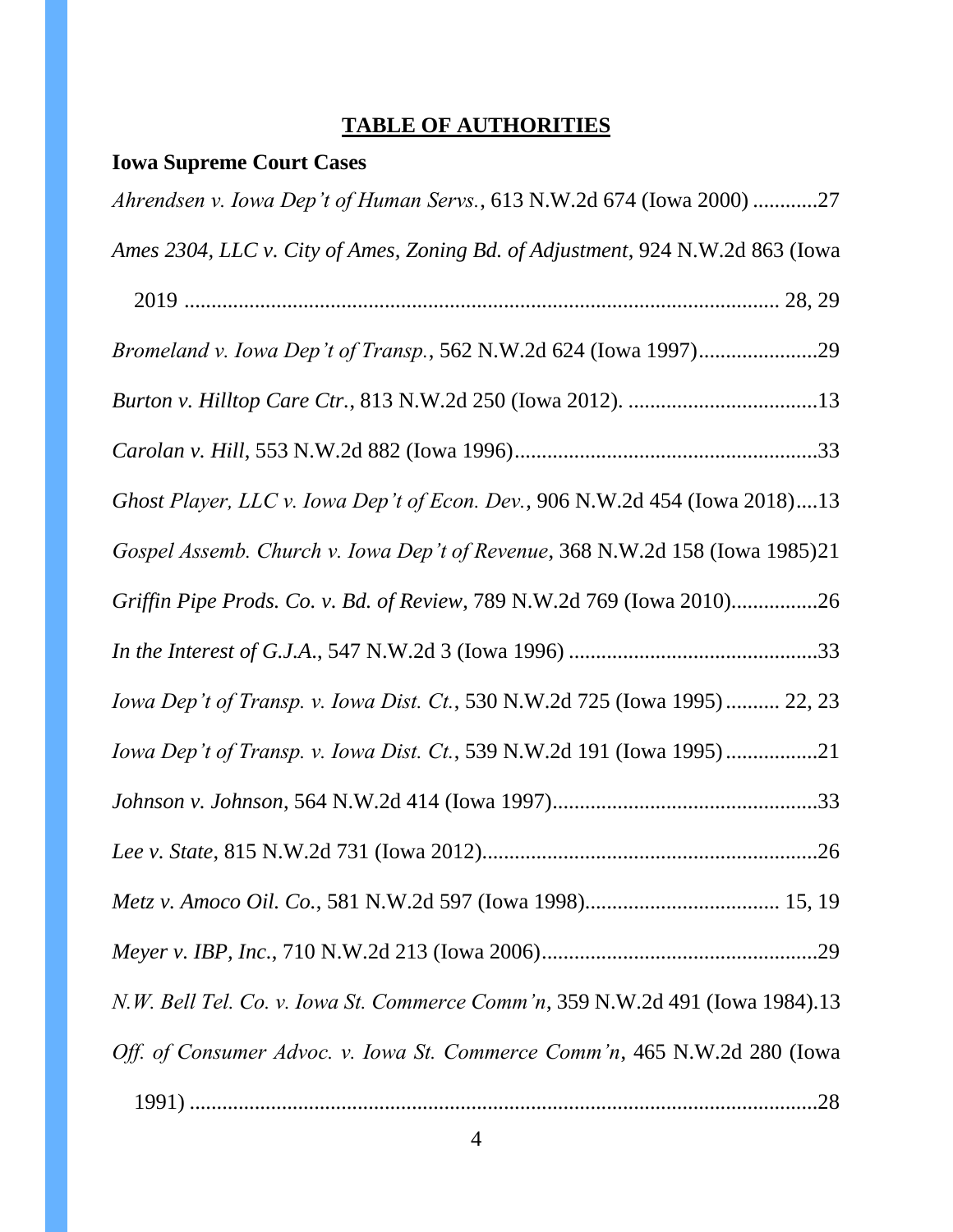| Pointer v. Iowa Dep't of Transp., 546 N.W.2d 623 (Iowa 1996) 13, 14 |
|---------------------------------------------------------------------|
|                                                                     |
| Reed v. Iowa Dep't of Transp., 478 N.W.2d 844 (Iowa 1991)14         |
| Schilling vs. Iowa Dep't of Transp., 646 N.W.2d 69 (Iowa 2002) 17   |
|                                                                     |
|                                                                     |
|                                                                     |
|                                                                     |
|                                                                     |
|                                                                     |
|                                                                     |
|                                                                     |
|                                                                     |
| Welch v. Iowa Dep't of Transp., 801 N.W.2d 590 (Iowa 2011)14        |
| Westling v. Hormel Foods, Corp., 810 N.W.2d 247 (Iowa 2012)14       |

# **Other Iowa Cases**

| Schaefer v. Iowa Dep't of Trans., No. 02-0580, 2002 WL 1842482 (Iowa Ct. App. |  |
|-------------------------------------------------------------------------------|--|
|                                                                               |  |
|                                                                               |  |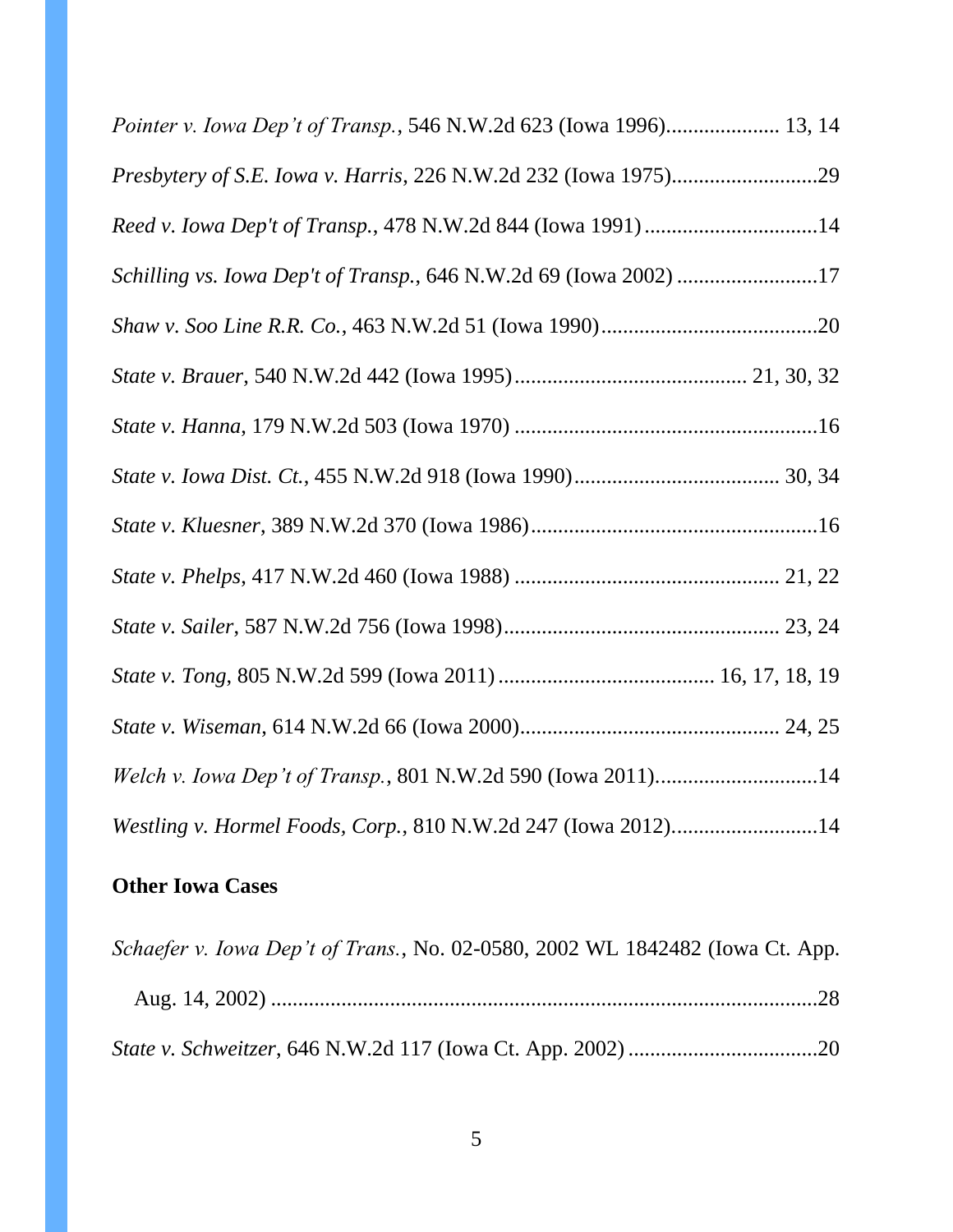| Thompson v. Fowler, No. 17-0284, 2017 WL 6513973 (Iowa Ct. App. Dec. 20, |  |  |  |  |  |  |
|--------------------------------------------------------------------------|--|--|--|--|--|--|
|                                                                          |  |  |  |  |  |  |

# **Other Authorities**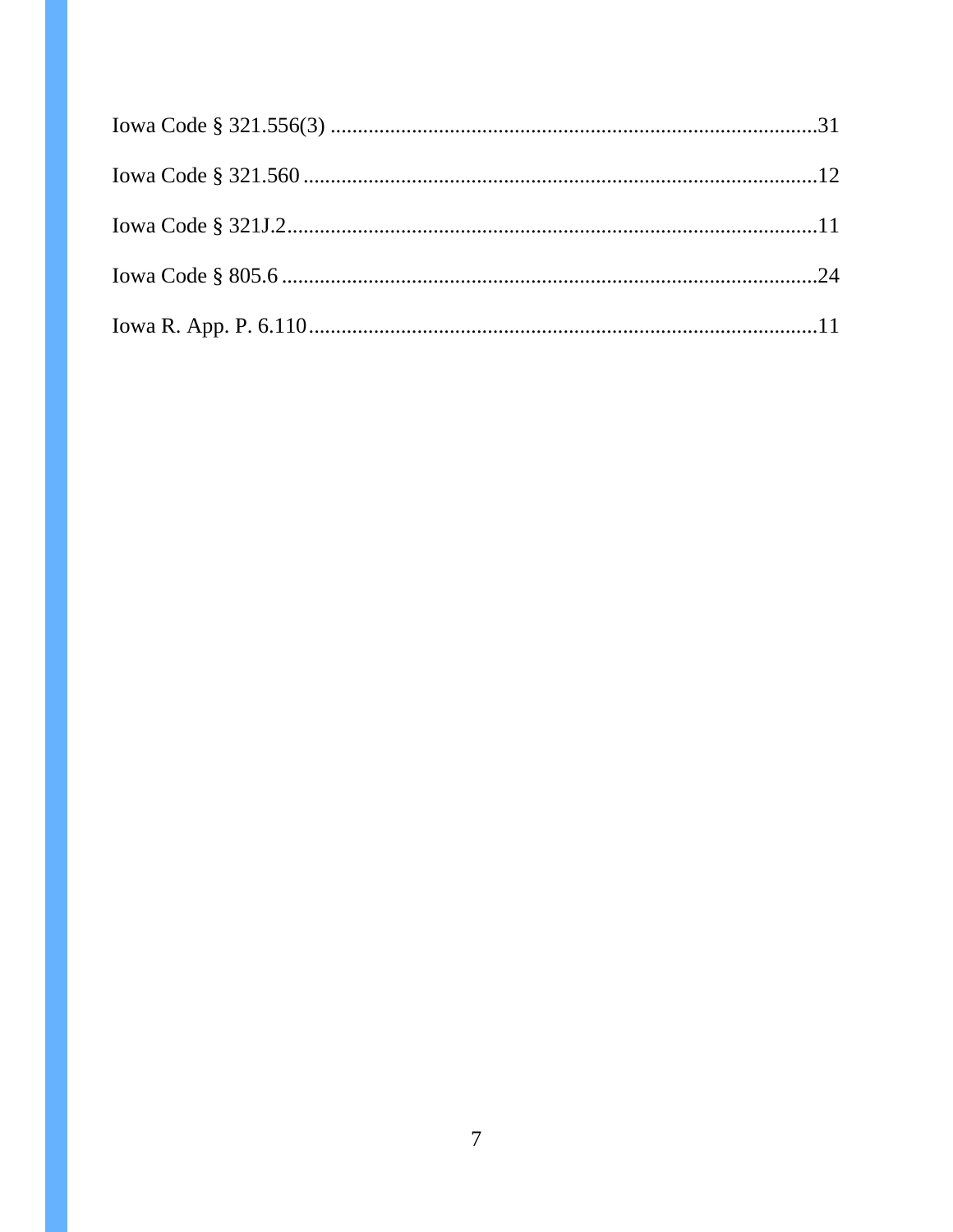#### **STATEMENT OF ISSUES**

# **I. THE IDOT FAILED TO PROVIDE SUBSTANTIAL EVIDENCE JOHNSTON IS A HABITUAL OFFENDER FOR PURPOSES OF IOWA CODE SECTION 321.555 AND HIS DRIVING PRIVILEGES SHOULD BE RESTORED**

#### **Iowa Supreme Court Cases**

*Ahrendsen v. Iowa Dep't of Human Servs.*, 613 N.W.2d 674 (Iowa 2000) *Ames 2304, LLC v. City of Ames, Zoning Bd. of Adjustment*, 924 N.W.2d 863 (Iowa 2019) *Bromeland v. Iowa Dep't of Transp.*, 562 N.W.2d 624 (Iowa 1997) *Burton v. Hilltop Care Ctr.*, 813 N.W.2d 250 (Iowa 2012) *Carolan v. Hill*, 553 N.W.2d 882 (Iowa 1996) *Ghost Player, LLC v. Iowa Dep't of Econ. Dev.*, 906 N.W.2d 454 (Iowa 2018) *Gospel Assemb. Church v. Iowa Dep't of Revenue*, 368 N.W.2d 158 (Iowa 1985) *Griffin Pipe Prods. Co. v. Bd. of Review*, 789 N.W.2d 769 (Iowa 2010) *In the Interest of G.J.A*., 547 N.W.2d 3 (Iowa 1996) *Iowa Dep't of Transp. v. Iowa Dist. Ct.*, 530 N.W.2d 725 (Iowa 1995) *Iowa Dep't of Transp. v. Iowa Dist. Ct.*, 539 N.W.2d 191 (Iowa 1995) *Johnson v. Johnson*, 564 N.W.2d 414 (Iowa 1997) *Lee v. State*, 815 N.W.2d 731 (Iowa 2012) *Metz v. Amoco Oil. Co.*, 581 N.W.2d 597 (Iowa 1998) *Meyer v. IBP, Inc.*, 710 N.W.2d 213 (Iowa 2006) *N.W. Bell Tel. Co. v. Iowa St. Commerce Comm'n*, 359 N.W.2d 491 (Iowa 1984) *Off. of Consumer Advoc. v. Iowa St. Commerce Comm'n*, 465 N.W.2d 280 (Iowa 1991) *Pointer v. Iowa Dep't of Transp.*, 546 N.W.2d 623 (Iowa 1996) *Presbytery of S.E. Iowa v. Harris*, 226 N.W.2d 232 (Iowa 1975) *Reed v. Iowa Dep't of Transp.*, 478 N.W.2d 844 (Iowa 1991)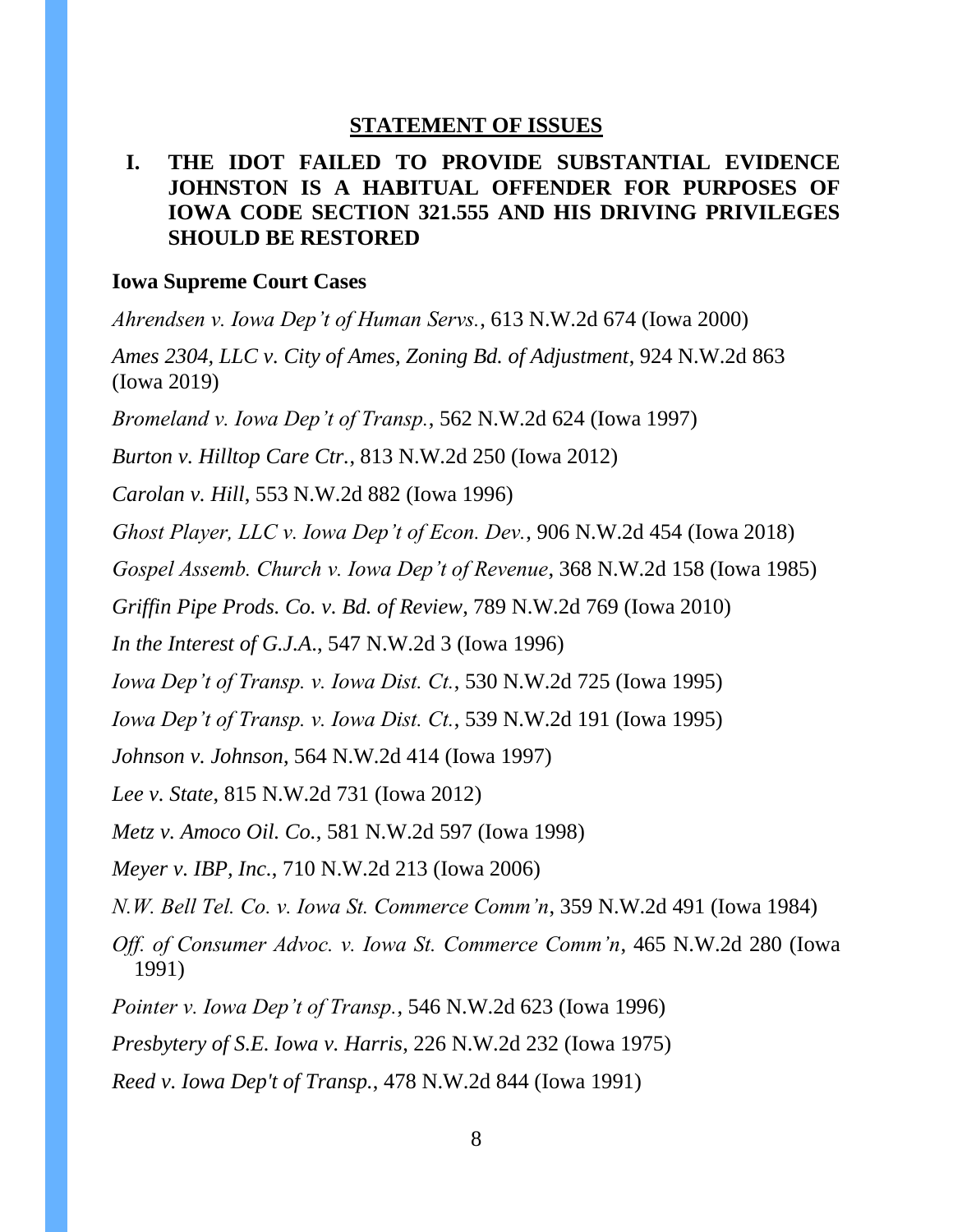*Schilling vs. Iowa Dep't of Transp.*, 646 N.W.2d 69 (Iowa 2002)

*Shaw v. Soo Line R.R. Co.*, 463 N.W.2d 51 (Iowa 1990)

*State v. Brauer*, 540 N.W.2d 442 (Iowa 1995)

*State v. Hanna*, 179 N.W.2d 503 (Iowa 1970)

*State v. Iowa Dist. Ct.*, 455 N.W.2d 918 (Iowa 1990)

*State v. Kluesner*, 389 N.W.2d 370 (Iowa 1986)

*State v. Phelps*, 417 N.W.2d 460 (Iowa 1988)

*State v. Sailer*, 587 N.W.2d 756 (Iowa 1998)

*State v. Tong*, 805 N.W.2d 599 (Iowa 2011)

*State v. Wiseman*, 614 N.W.2d 66 (Iowa 2000)

*Welch v. Iowa Dep't of Transp.*, 801 N.W.2d 590 (Iowa 2011)

*Westling v. Hormel Foods, Corp.*, 810 N.W.2d 247 (Iowa 2012)

# **Additional Iowa Court Cases**

*Schaefer v. Iowa Dep't of Trans.*, No. 02-0580, 2002 WL 1842482 (Iowa Ct. App. Aug. 14, 2002)

*State v. Schweitzer*, 646 N.W.2d 117 (Iowa Ct. App. 2002)

*Thompson v. Fowler*, No. 17-0284, 2017 WL 6513973 (Iowa Ct. App. Dec. 20, 2017)

### **Additional Authorities**

Iowa Code § 17A.19 Iowa Code § 17A.19(7) Iowa Code § 17A.19(10) Iowa Code § 17A.19(10)(*a*)–(*n*) Iowa Code § 17A.19(10(*n*) Iowa Code § 321.1(15) Iowa Code § 321.209 Iowa Code § 321.215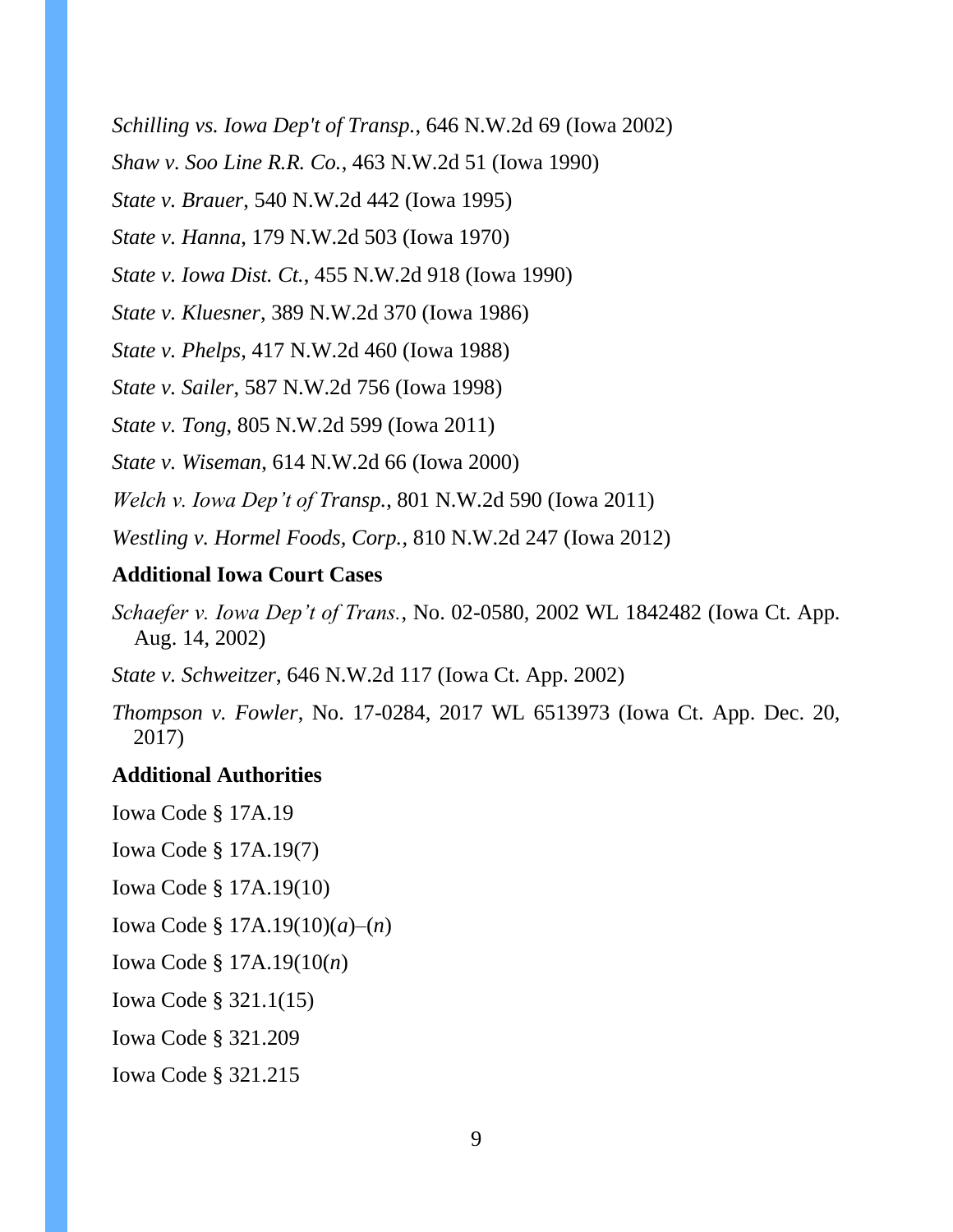Iowa Code § 321.215(1)(b)

Iowa Code § 321.279

Iowa Code § 321.279(1)

Iowa Code § 321.279(3)(*a*)

Iowa Code § 321.491(2)(*a*)

Iowa Code §321.555

Iowa Code § 321.555(1)(b)

Iowa Code § 321.555(1)(f)

Iowa Code § 321.556(3)

Iowa Code § 321.560

Iowa Code § 321J.2

Iowa Code § 805.6

Iowa R. App. P. 6.110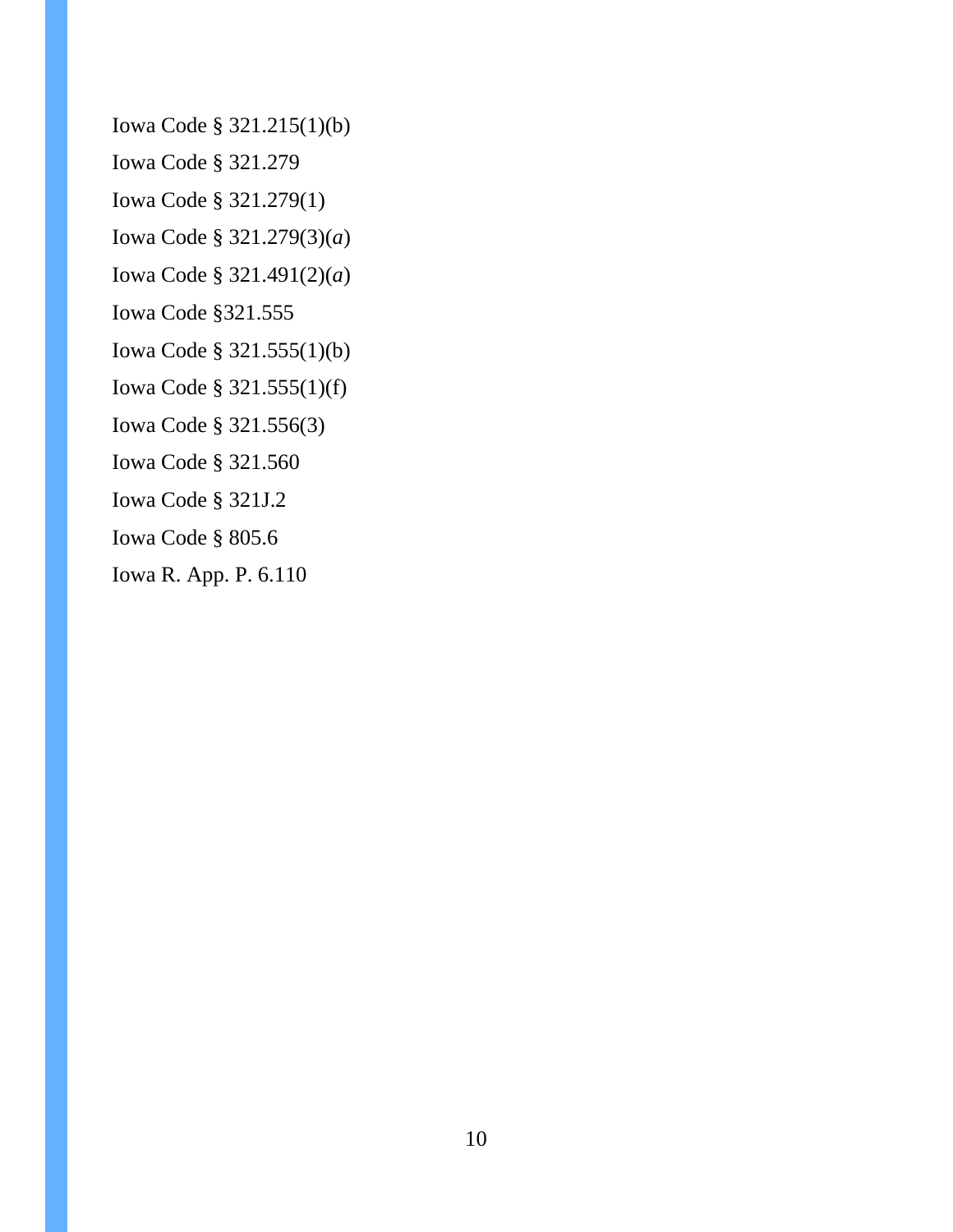#### **ROUTING STATEMENT**

Pursuant to Iowa R. App. P. 6.110, the Iowa Supreme Court should retain this case as it presents a significant issue of law where there is no controlling precedent from the Iowa Supreme Court or Iowa Court of Appeals on one point of this appeal, which creates an issue of first impression and of public importance that should be determined by the Iowa Supreme Court. Specifically, although this Court has ruled on Iowa Code section 321.555 previously, this appeal presents a new issue of application regarding Iowa Code section 321.555 for review.

#### **CASE STATEMENT**

David Michael Johnston appeals the district court's dismissal of his Petition for Judicial Review of a final agency action by the Iowa Department of Transportation (hereinafter IDOT). The agency imposed a five-year bar on his driving privileges as a habitual offender under Iowa Code section 321.555.

#### **FACTUAL BACKGROUND AND COURSE OF PROCEEDINGS**

From the Appellant's perspective, the facts of this case are not in dispute. On December 23, 2011, Johnston was arrested and charged with Operating While Intoxicated (First Offense) in violation of Iowa Code section 321J.2. (App. 4). Johnston was convicted of this offense on March 8, 2012. (App. 4). On November 12, 2017, Johnston was arrested and charged with Operating While Intoxicated (Second Offense) in violation of Iowa Code section 321J.2 and Eluding in violation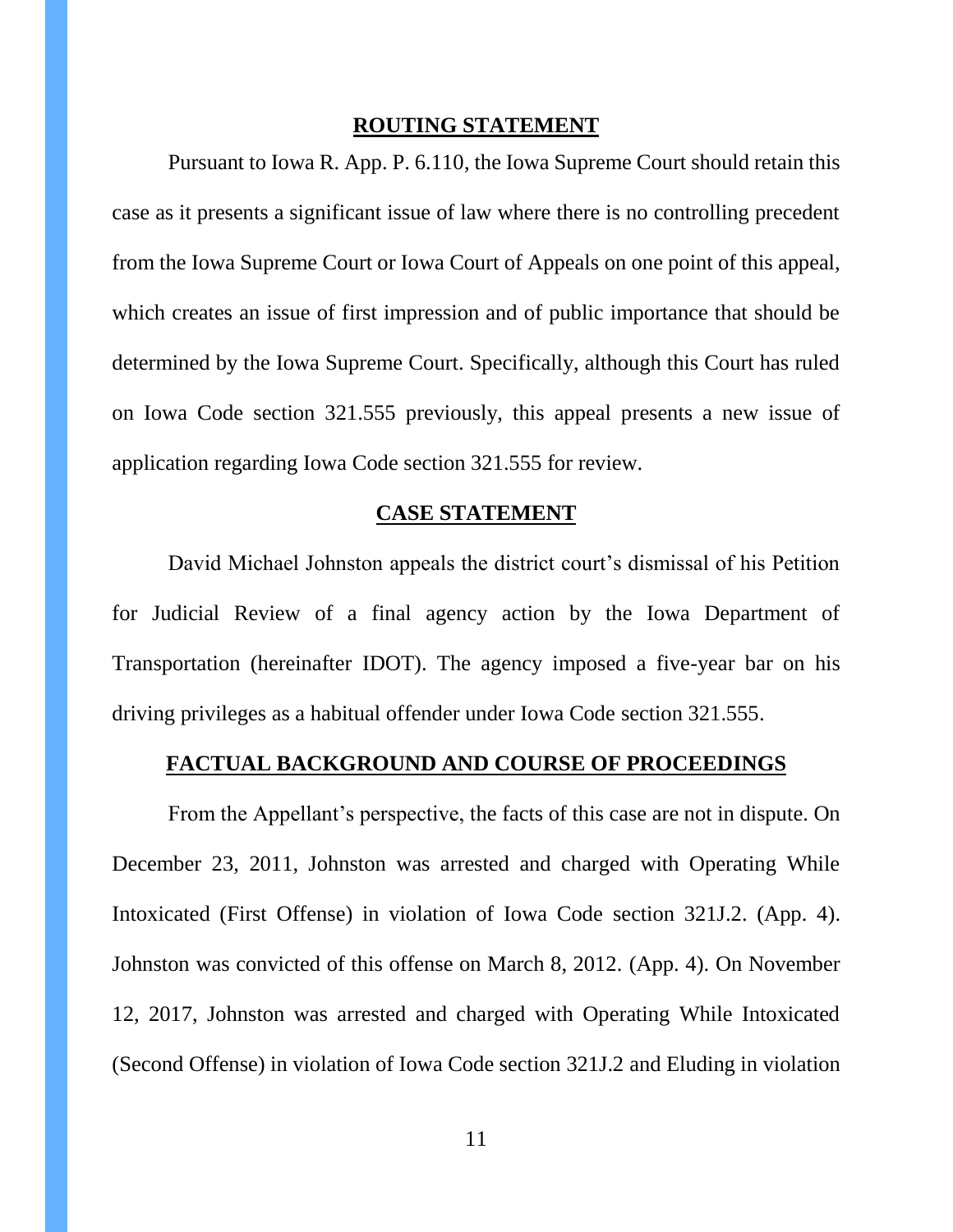Iowa Code section 321.279(3)(*a*). (App. 4). On April 19, 2018, he was convicted of the Operating While Intoxicated (OWI) charge and granted a deferred judgment as to the Eluding charge. (App. 9).

On April 23, 2018, the IDOT issued an official notice that it was barring Johnston's privilege to operate and drive motor vehicles effective May 28, 2018, until April 23, 2023. (App. 4). The notice was issued under Iowa Code section 321.560 because the IDOT had determined Johnston was a habitual offender under the provisions of Iowa Code section 321.555, namely:

> As used in this section and sections 331.556 through 321.562, "habitual offender" means any person who has accumulated convictions for separate and distinct offenses described in subsections 1, 2, or 3, committed after July 1, 1974, for which final convictions have been rendered, as follows:

- 1. Three or more of the following offenses, either singularly or in combination, within a six-year period:
- 2. Six or more of any separate and distinct offenses within a two-year period in the operation of a motor vehicle . . . .

Iowa Code § 321.555 (1)–(2) (2017). (App. 5-6). The IDOT cited December 23,

2011 and November 12, 2017 as the dates of the violations at law. (App. 4-5).

. . . .

Johnston appealed the revocation and a telephone hearing was held on July 12, 2018 before an Administrative Law Judge (ALJ). (App. 4). On July 19, 2018, a decision was rendered sustaining the IDOT's revocation determination. (App. 6). Johnston appealed the findings of the ALJ to an IDOT reviewing officer. (App. 7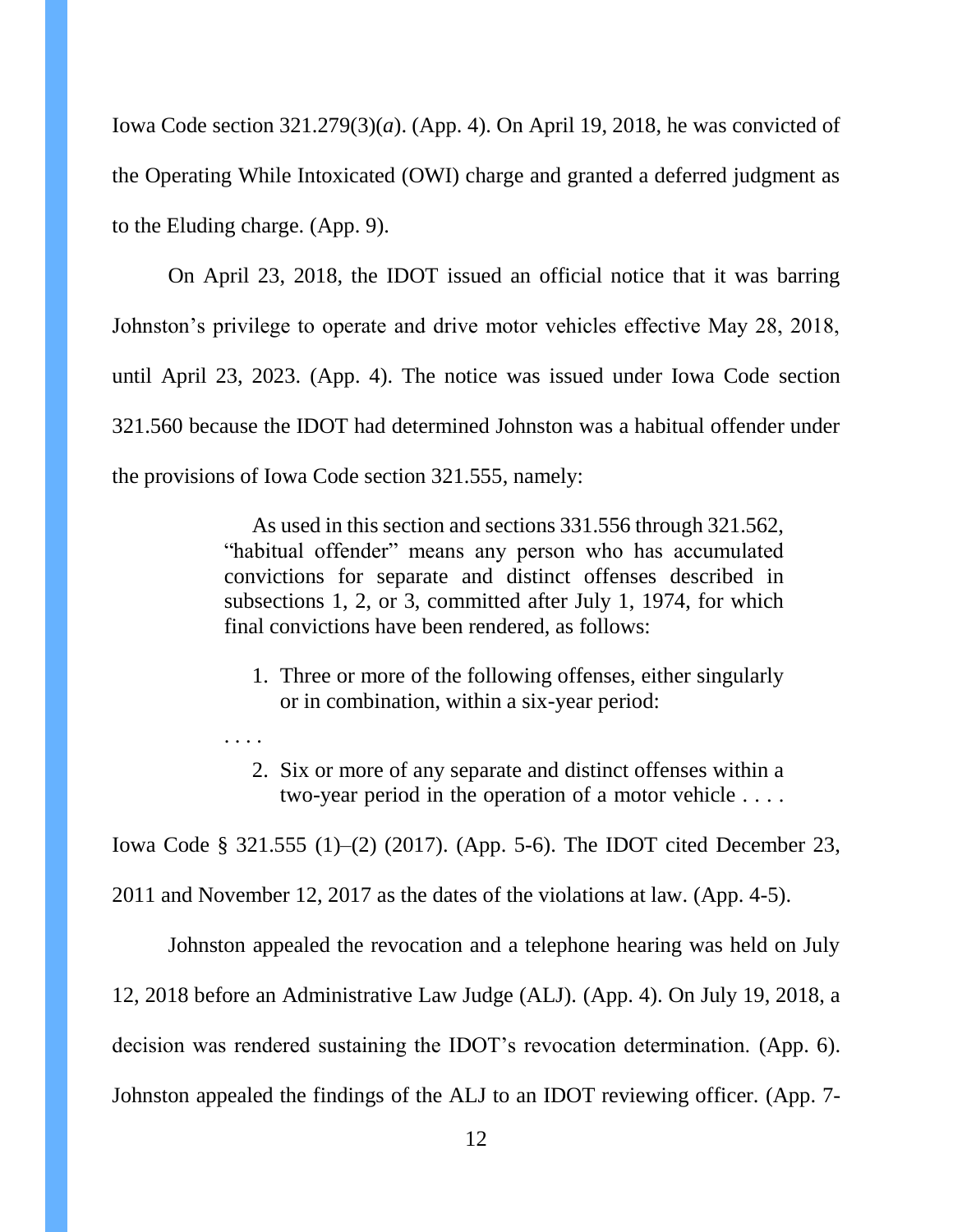8). The reviewing officer issued an order affirming the decision of the ALJ on August 31, 2018. (App. 10). Johnston filed a Petition for Judicial Review on September 28, 2018 and the district court heard oral arguments on December 13, 2018. (App. 11). The district court dismissed Johnston's Petition for Judicial Review on December 26, 2018. (App. 16)

#### **STANDARD OF REVIEW**

Final administrative agency action is subject to judicial review. Iowa Code § 17A.19. The exercise of judicial review of final agency action is for the correction of errors at law. *N.W. Bell Tel. Co. v. Iowa St. Commerce Comm'n*, 359 N.W.2d 491, 492 (Iowa 1984). Relief may be granted if the agency action prejudiced the substantial rights of the petitioner and the action falls under any one of several enumerated criteria. *See* Iowa Code § 17A.19(10)(*a*)–(*n*) *accord Ghost Player, LLC v. Iowa Dep't of Econ. Dev.*, 906 N.W.2d 454, 462 (Iowa 2018). Standards contained in Iowa Code section 17A.19(10) are applicable in determining whether the appellate court reaches the same result as the district court. *Burton v. Hilltop Care Ctr.*, 813 N.W.2d 250, 255 (Iowa 2012).

The ultimate question is not whether the evidence submitted to the agency supports a different conclusion but whether the evidence supports the findings actually made. *Pointer v. Iowa Dep't of Transp.*, 546 N.W.2d 623, 625 (Iowa 1996) (citation omitted). The court should reverse if it comes to a different conclusion than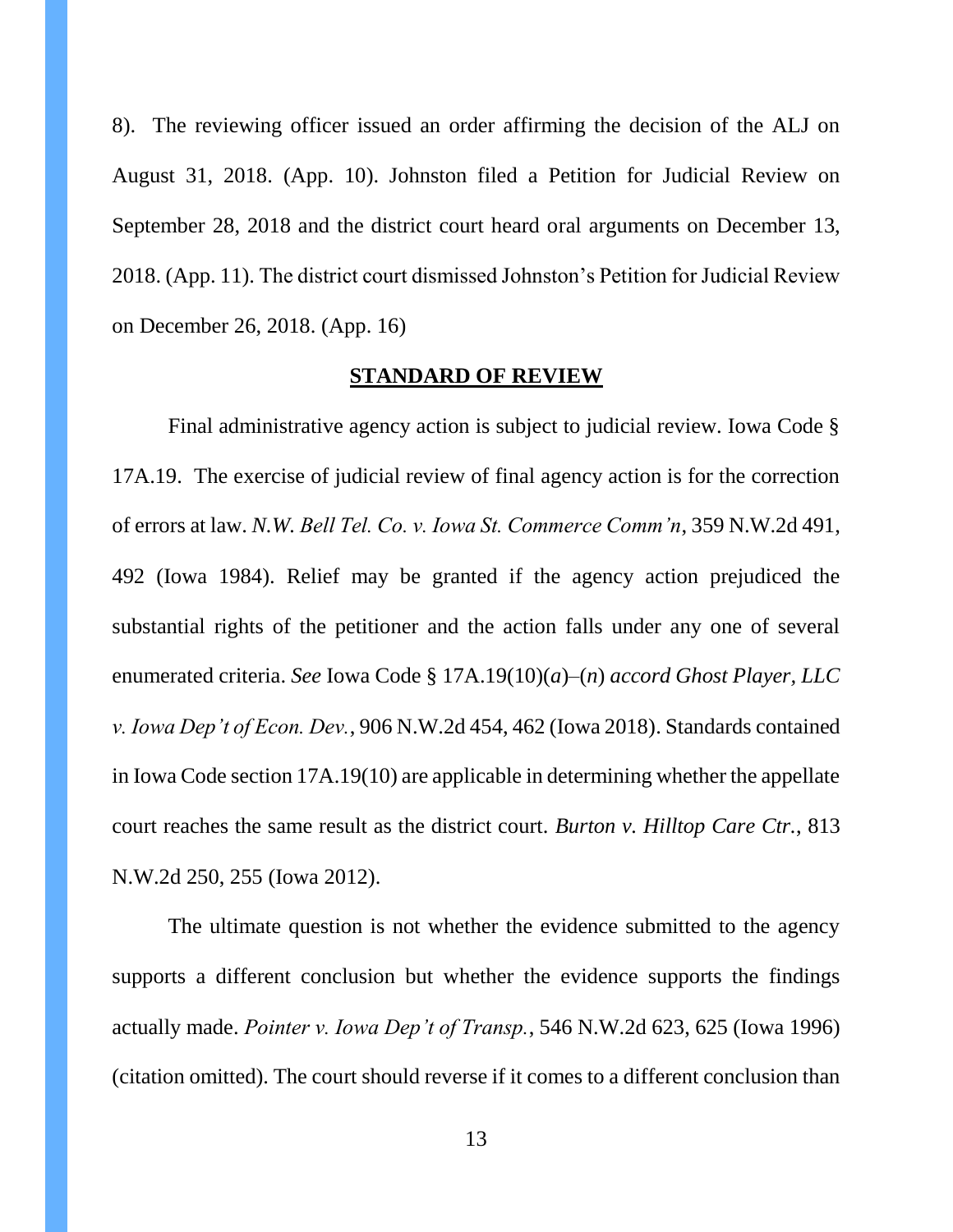the district court. *Westling v. Hormel Foods, Corp.*, 810 N.W.2d 247, 251 (Iowa 2012). Where the IDOT has not been clearly vested with the discretion to interpret the statute, no deference is given to their interpretation and the court is free to substitute its de novo review for the agency's interpretation. *Welch v. Iowa Dep't of Transp.*, 801 N.W.2d 590, 594 (Iowa 2011). "Evidence is substantial when a reasonable person would accept it as adequate to reach the same findings. The ultimate question is not whether the evidence supports a different finding but whether the evidence supports the findings actually made." *Pointer v. Iowa Dept. of Transp.*, 546 N.W.2d 623, 625 (Iowa 1996) (citing *Reed v. Iowa Dep't of Transp.*, 478 N.W.2d 844, 846 (Iowa 1991)).

#### **ARGUMENT**

# **I. THE IDOT FAILED TO PROVIDE SUBSTANTIAL EVIDENCE JOHNSTON IS A HABITUAL OFFENDER FOR PURPOSES OF IOWA CODE SECTION 321.555 AND HIS DRIVING PRIVILEGES SHOULD BE RESTORED**

Johnston's appeal is premised on three arguments as to why he should not be classified as a habitual offender for the purposes of Iowa Code section 321.555 and why is his driving privileges should be restored.

First, Johnston argues the deferred judgment he received for his eluding charge, which was ultimately expunged from his record, should not count for the purposes of calculating whether he is a habitual offender under Iowa Code section 321.555. Alternatively, Johnston argues the dates of convictions for the three (3)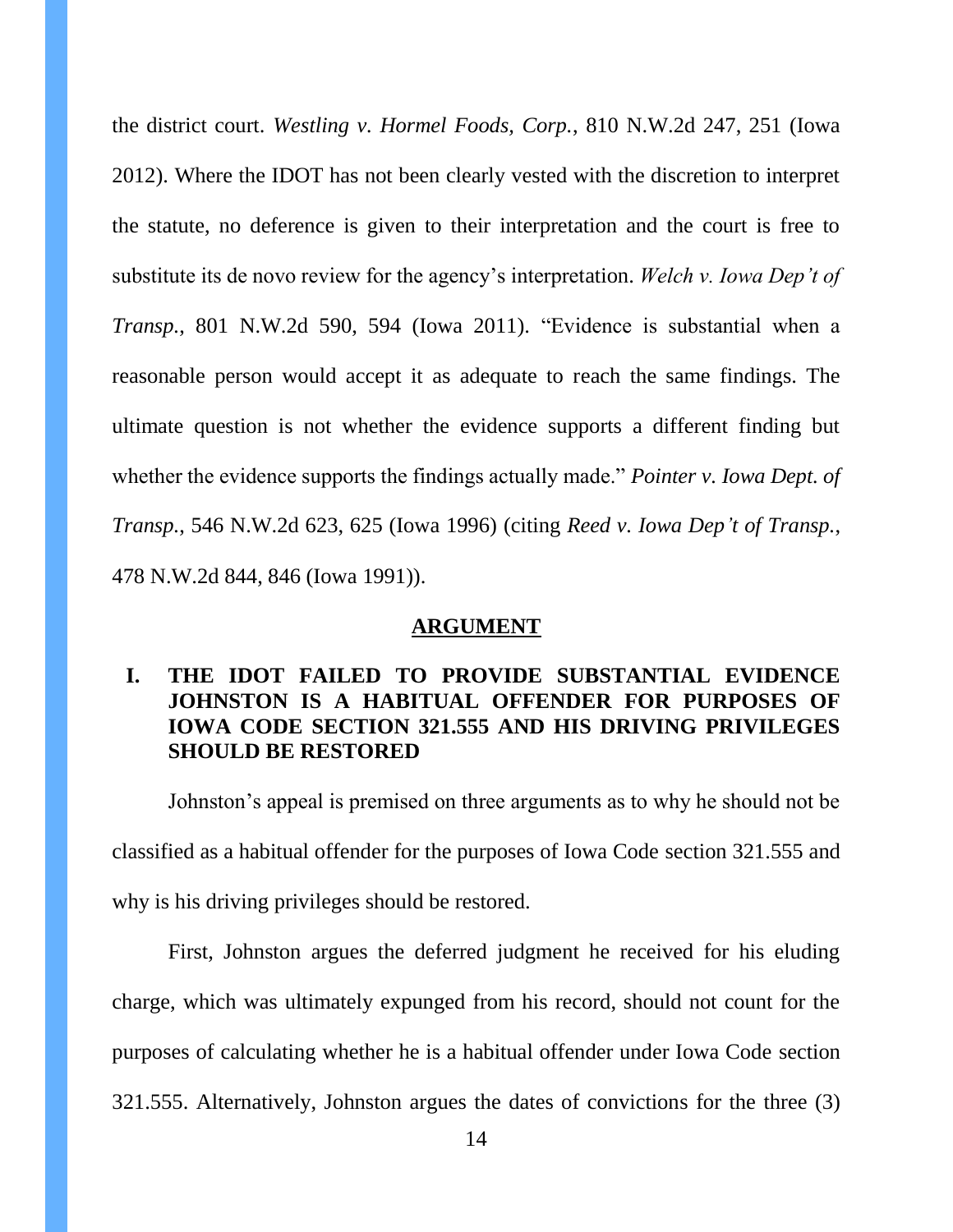includable charges should be used instead of the dates of the offenses. Lastly, Johnston argues the IDOT failed to produce evidence that he was eluding a pursuing law enforcement vehicle as required by Iowa Code section 321.555(1).

For these reasons, the IDOT's determination that Johnston is a habitual offender pursuant to Iowa Code section 321.555(1) should be overturned and Johnston's driving privileges should be reinstated.

# **A. A Deferred Judgment is Not a "Final Conviction" for Purposes of Iowa Code Section 321.555(1)**

#### **1. Preservation of Error**

Johnston's claim that a deferred judgment is not a "final conviction" under Iowa Code section 321.555(1) was raised at the administrative and district court levels and ruled upon by the district court. Error preservation "requires that issues must be presented to and passed upon by the district court before they can be raised and decided on appeal." *Metz v. Amoco Oil. Co.*, 581 N.W.2d 597, 600 (Iowa 1998). Error has been preserved on this point.

# **2. Argument**

Iowa Code section 321.555 only accumulates convictions "for which *final convictions* have been rendered." Iowa Code § 321.555 (emphasis added). Because Johnston was granted a deferred judgment on his eluding violation, that conviction is not "final" within the meaning of the statute and therefore cannot be used in calculating whether or not he is a habitual offender.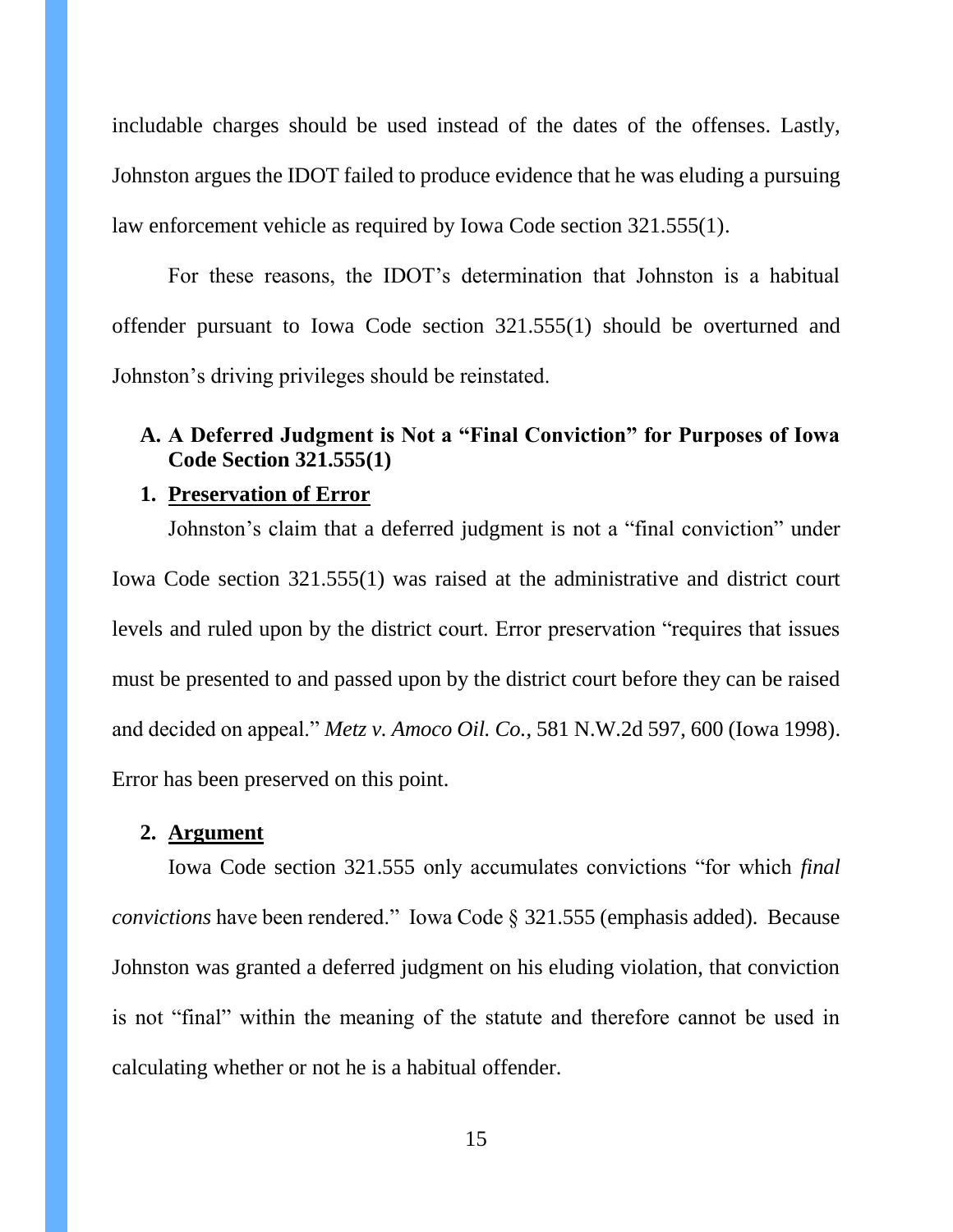A deferred judgment is defined as

a sentencing option whereby both the adjudication of guilt and the imposition of a sentence are deferred by the court and whereby the court assesses a civil penalty as provided in section 907.14 upon the entry of the deferred judgment. The court retains the power to pronounce judgment and impose sentence subject to the defendant's compliance with conditions set by the court as a requirement of the deferred judgment.

Iowa Code § 907.1(1).

The word "conviction" is defined in chapter 321 but does not include a

deferred judgment. *See* Iowa Code § 321.1(15). Nonetheless, the word "conviction"

may be ambiguous, and "may have different meanings within different contexts."

*State v. Kluesner*, 389 N.W.2d 370, 372 (Iowa 1986).

[T]echnically the word means the final consummation of the prosecution against the accused including the judgment or sentence rendered pursuant to an ascertainment of his guilt.

In its general and popular sense and frequently in its ordinary legal sense, the word 'conviction' is used in the sense of establishment of guilt prior to and independently of judgment and sentence by a verdict of guilty or a plea of guilty.

*Id.* (quoting *State v. Hanna*, 179 N.W.2d 503, 508 (Iowa 1970)).

Here, "conviction" must be given a narrow meaning because of the severe

punitive consequences that flow from § 321.555, in addition to its protective nature.

*See State v. Tong*, 805 N.W.2d 599 (Iowa 2011). By entering a deferred judgment,

the court retained its power to enter judgment *at a later time*, and the case is by no

means final. On May 6, 2019, Johnston was discharged from probation and the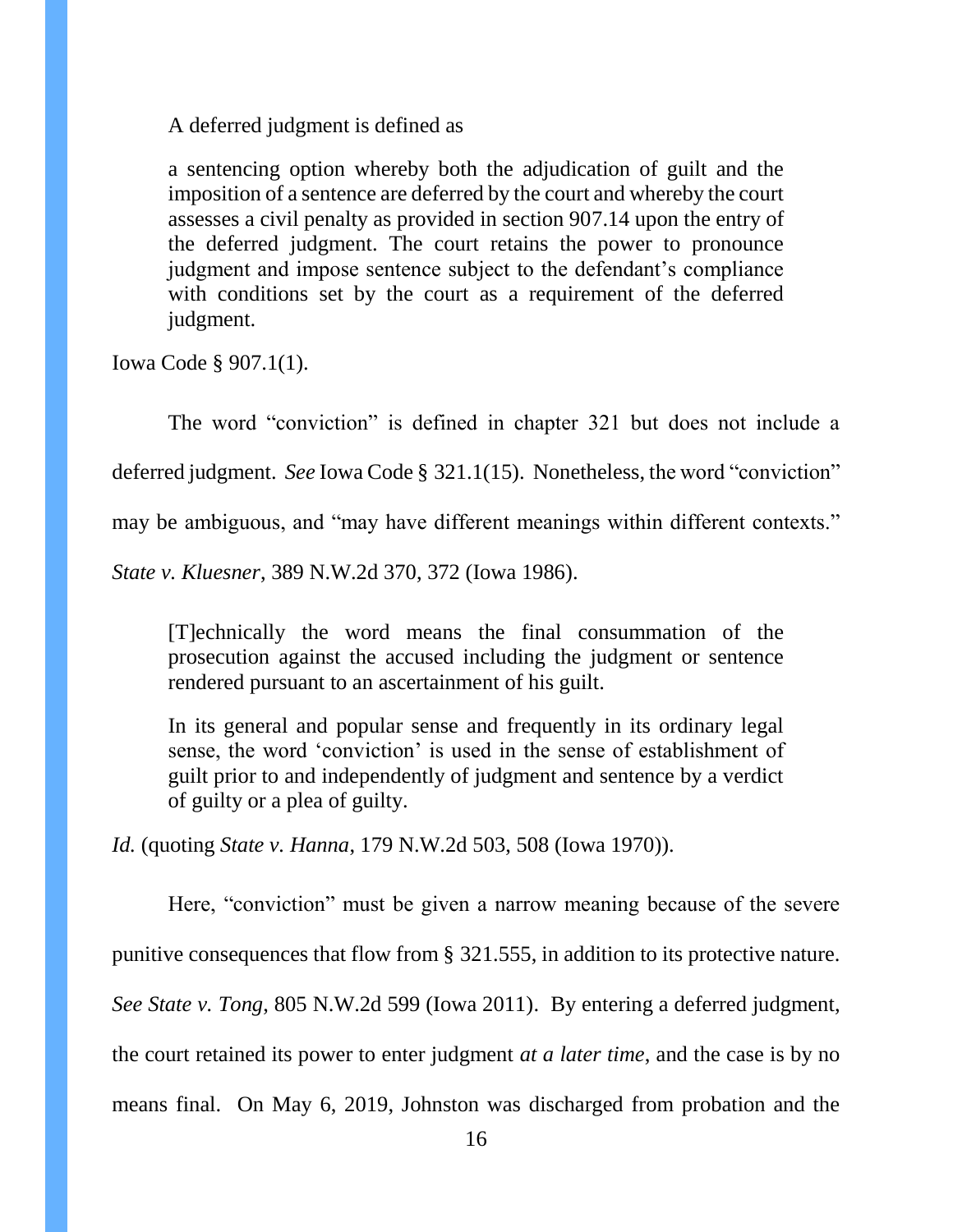eluding charge was expunged from his record. Therefore, it is inconsistent with the purpose of a deferred judgment to punish Johnston for the "conviction." The statute's purpose must be considered in this respect, and the statute should be construed in favor of Johnston, meaning the deferred judgment on the eluding charge should not count as a conviction.

In *Schilling vs. Iowa Department of Transportation*, the Court determined a deferred judgment is a final conviction for purposes of the driver's license revocation statute. 646 N.W.2d 69, 73 (Iowa 2002). The Court based this determination partly on "whether the license revocation is aimed at the protection of the public or as a punishment measure." *Id.* at 73. The *Schilling* Court's primary factor in reaching this conclusion was a determination the suspension did not serve the purpose of increasing the offender's criminal punishment. *Tong*, 805 N.W.2d 599, 602 (Iowa 2011). Subsequently, the Court in *Tong* limited the ruling in *Schilling* when applied to laws which serve the dual purpose of both protecting the public and increasing a criminal offender's punishment. *See id.* (finding the distinction made in *Schilling*  unhelpful when the statute serves the dual purpose of punishment and protection).

The eluding statute cited as the basis for the deferred judgment—and applied as one of Johnston's convictions—sustains the same dual purpose as the felon in possession statute examined in *Tong*. *See* Iowa Code § 321.279 (defining the criminal offenses warranted upon a conviction for eluding a law enforcement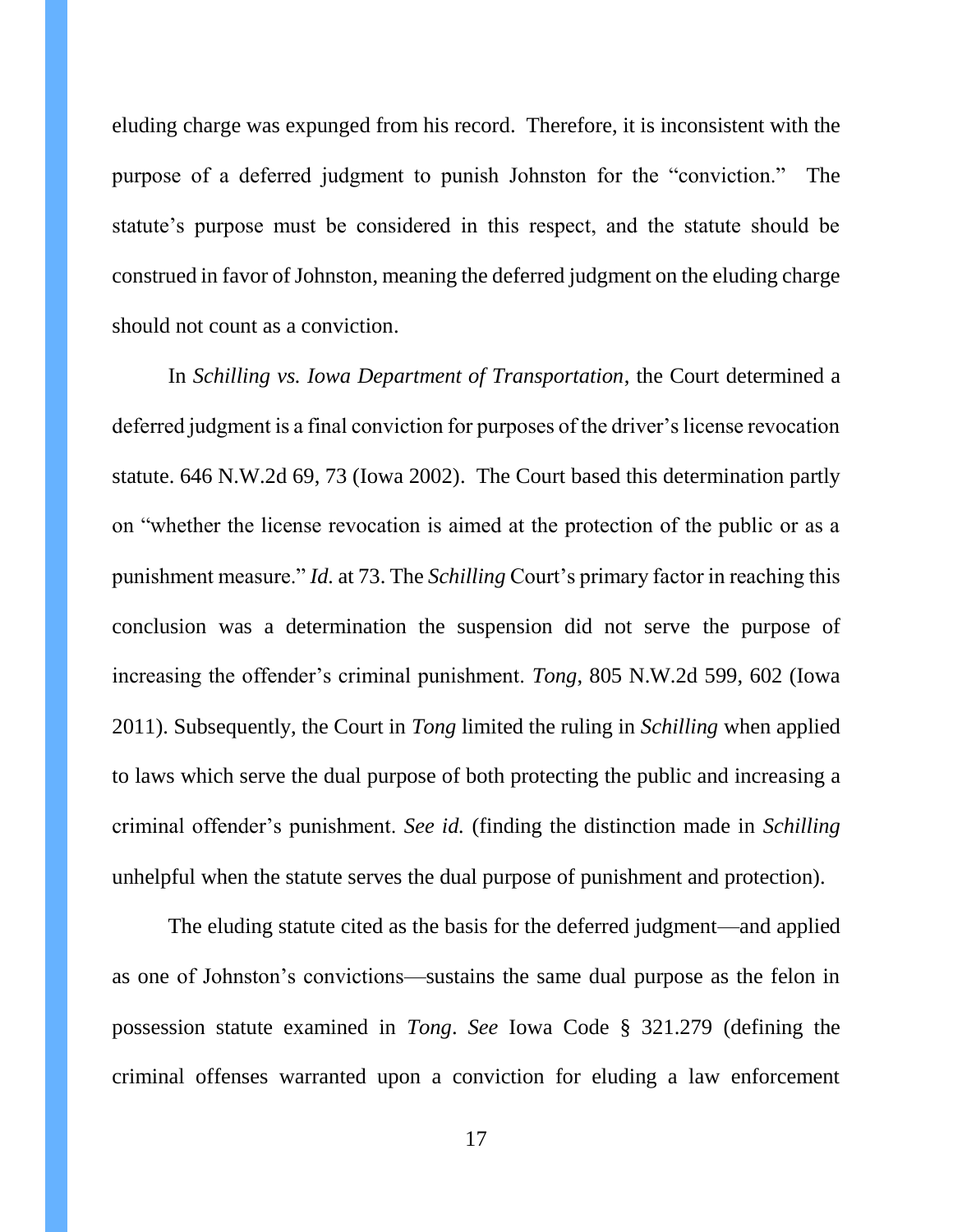vehicle). In light of *Tong*, the use of the eluding statute for the dual legislative purposes of protecting the community and punishing the offending driver requires consideration of what qualifies as a conviction*.* Because the statute cannot logically be read to only serve the purpose of community protection, a deferred judgment with potential—but unrealized punitive consequences—is inconsistent with what constitutes a final conviction for the purposes of the habitual offender status and cannot be included as support for the Department's revocation of Johnston's driving privileges.

It should further be noted, using *Tong*, and applying its principles here, the habitual offender statute, Iowa Code section 321.555, while protecting the community, further punishes Johnston even after his conviction. As explained above, Johnston is looking at a five-year bar of his driving privileges. Under most scenarios, even though this bar is present, an individual labeled as a habitual offender would still be able to procure a temporary restricted license and operate a motor vehicle as long as certain requirements are met. *See generally* Iowa Code § 321.215. However, in Johnston's case, since he pled guilty to an eluding charge in violation of Iowa Code section 321.279, and even though he received a deferred judgment, the IDOT will not even grant him a temporary restricted license. Iowa Code § 321. 215(1)(b). Understanding that the right to operate a motor vehicle is a privilege and not a right, this is not protecting the community, this is punishing Johnston for the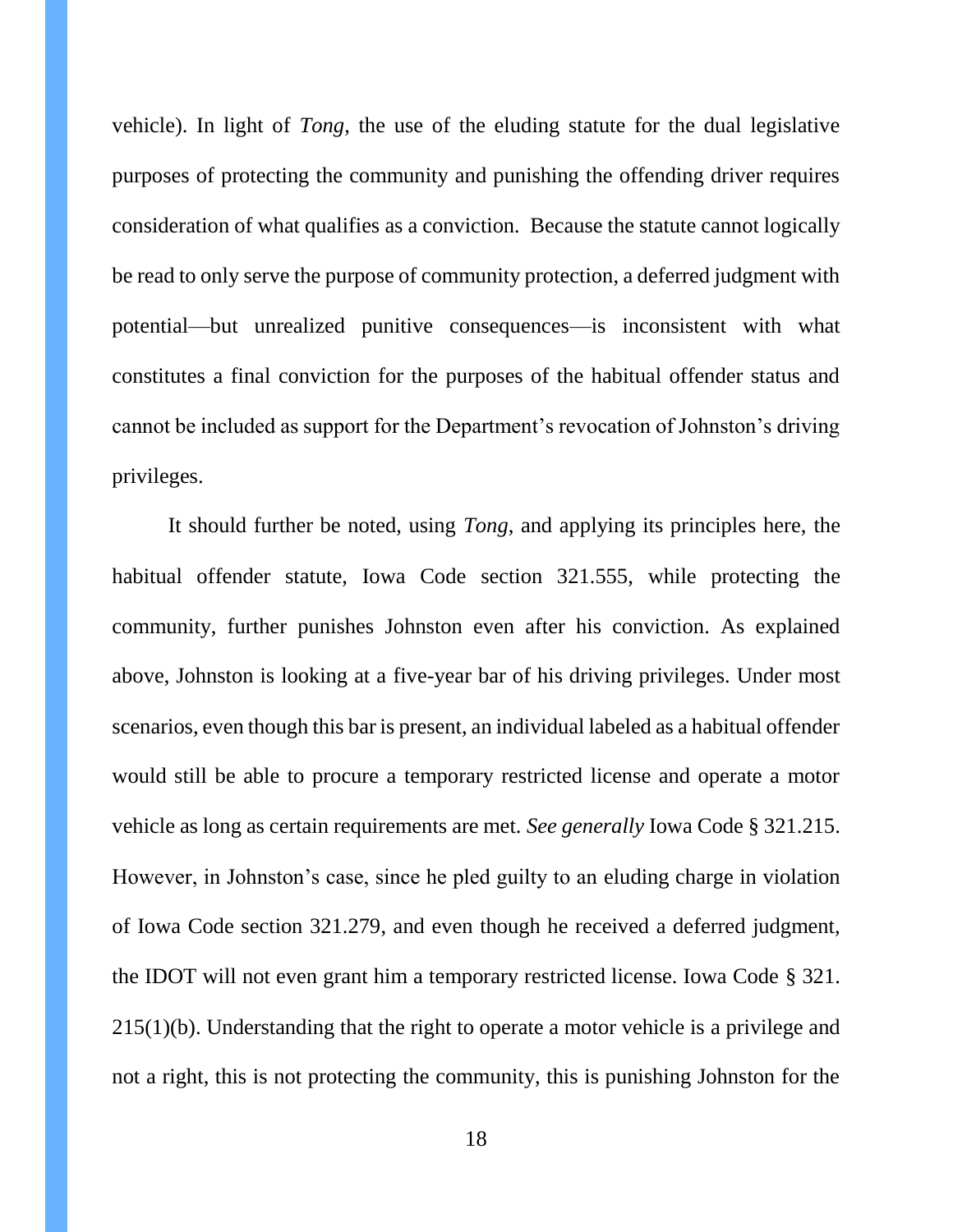next five (5) years for crimes committed some five years and eleven months apart. The statute, as applied by the IDOT, protects the community and further punishes Johnston. Therefore, based upon the protection and punishment increasement of Iowa Code section 321.555, Johnston's deferred judgment should not be considered a conviction. *See Tong*, 805 N.W.2d at 602.

Since a conviction and final judgment has not been entered on Johnston's eluding charge, the IDOT cannot use the charge for the purposes of calculating whether or not Johnston is a habitual offender and the IDOT was wrong in doing so.

# **B. The Appropriate Barometer for Determining Whether an Individual is a Habitual Offender Under Iowa Code Section 321.555(1) is the Date of the Predicate Convictions**

#### **1. Preservation of Error**

**2. Argument**

Johnston argues the date of conviction should determine whether an individual is a habitual offender under Iowa Code section 321.555(1) was raised in both the administrative and district court levels and ruled upon by the district court. (App. 15-17). Error preservation "requires that issues must be presented to and passed upon by the district court before they can be raised and decided on appeal." *Metz*, 581 N.W.2d at 600. Error has therefore been preserved on this issue.

Assuming Johnston's deferred judgment is includible, the next issue this Court must determine is whether the proper timestamp for a violation under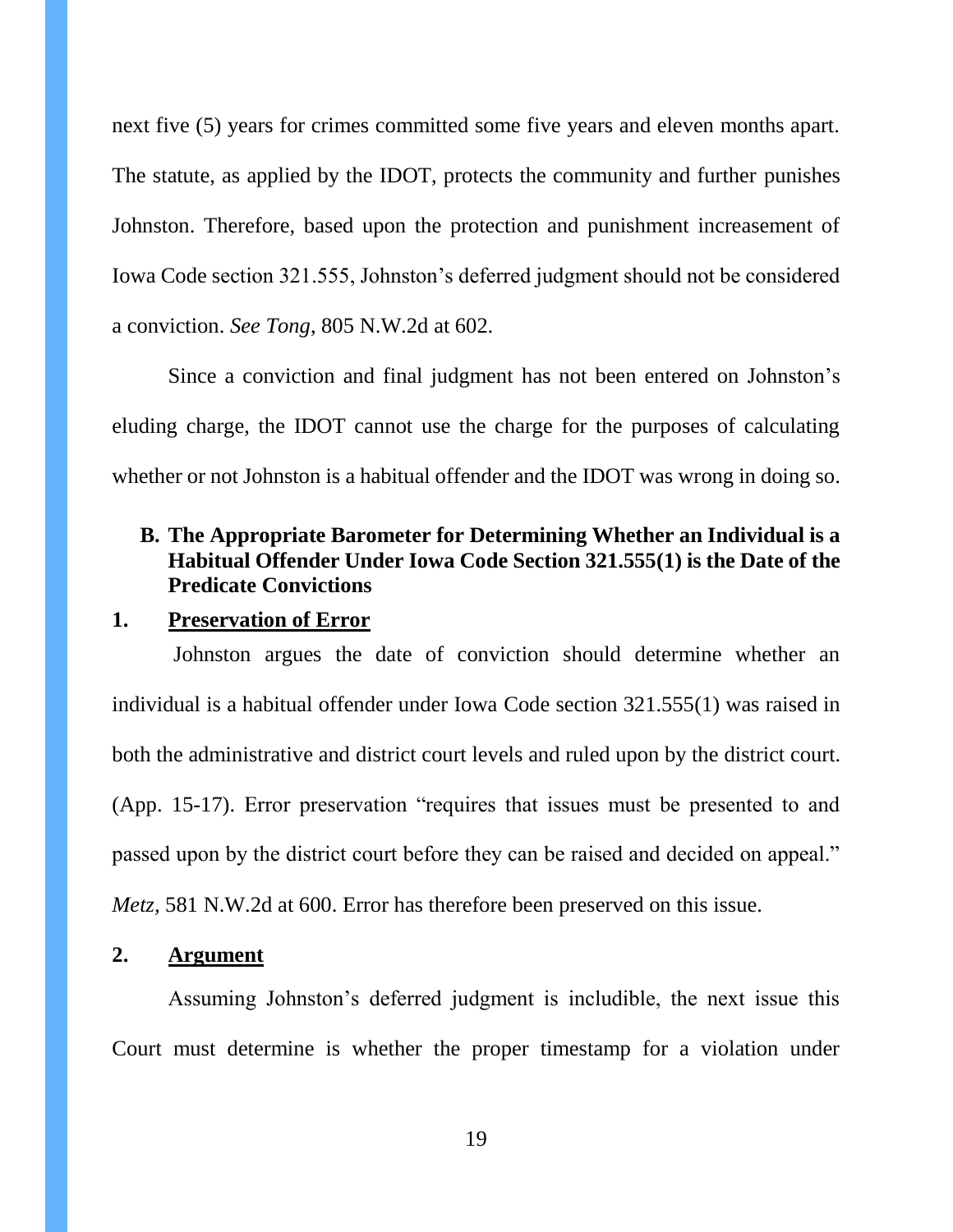§ 321.555(1) is the date of *offense* or the date of *conviction*. The difference is material, as Johnston is a habitual offender under the former but not the latter.

A plain reading of the statute shows the date of conviction to be a logical and clear timestamp to determine whether three violations occurred within a six-year period. *See Shaw v. Soo Line R.R. Co.*, 463 N.W.2d 51, 54 (Iowa 1990) ("Any speculation about the legislature's intent . . . cannot displace the plain meaning [of the statute]."). Iowa Code section 321.555 defines "habitual offender" as a person who has "accumulated convictions" and requires that each conviction be "final" and must have "been rendered." *See State v. Schweitzer*, 646 N.W.2d 117, 120 (Iowa Ct. App. 2002) ("A statute should be construed so that effect will be given to all of its provisions, and no part is superfluous or void."). The ability to suspend the license of an individual as a habitual offender under section 321.555(1) thus turns on whether a criminal proceeding was instituted, and a conviction obtained for the qualifying offenses.

Under the current statutory framework, the IDOT cannot make the required prima facie showing of moving violations until a final conviction is entered. *See*  Iowa Code § 321.1(15) ("'Conviction' means a final conviction . . . ."). The conviction itself thus becomes a required element to support adjudication of a defendant as a habitual offender. The IDOT's argument that the date of offense is the appropriate benchmark would lead to the absurd result that an individual could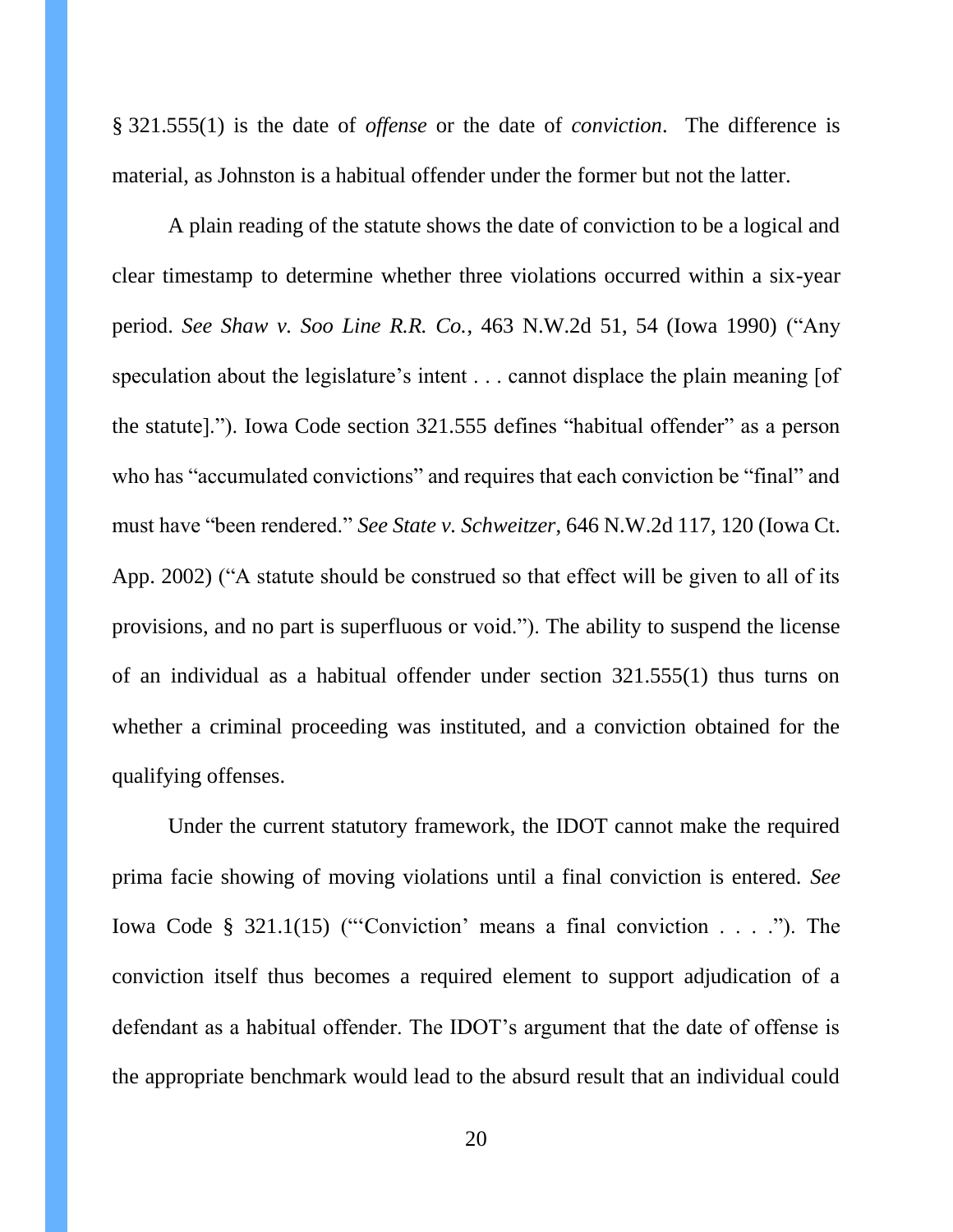be labeled a habitual offender prior to the ripening of all required elements. *See Gospel Assemb. Church v. Iowa Dep't of Revenue*, 368 N.W.2d 158, 161 (Iowa 1985) (applying the doctrine of ripeness to agency action to prevent unnecessary advisory decisions by Iowa courts). This absurdity is further seen due to the fact the IDOT does not revoke an individual's right to operate a motor vehicle until after they have been convicted of eluding. Iowa Code § 321.209.

The ALJ and the District Court relied on *State v. Phelps* for the proposition that the phrase "for which final convictions have been rendered" is apparently superfluous. (Order on Judicial Review, p. 5). *See also State v. Phelps*, 417 N.W.2d 460 (Iowa 1988). Yet since *Phelps* was decided, the Iowa Supreme Court has noted on several occasions that *conviction date* is the proper yardstick under § 321.555. *See State v. Brauer*, 540 N.W.2d 442, 443 (Iowa 1995) ("Iowa Code section 321.555(1) defines a habitual offender as a person who has three or more convictions for specified offenses within a six-year period."); *Iowa Dep't of Transp. v. Iowa Dist. Ct.*, 539 N.W.2d 191, 193 (Iowa 1995) ("Section 321.555(1) provides that any person found guilty of three or more listed traffic offenses within a six-year period shall be considered an habitual offender."). And in any event, the *Phelps* Court interpreted subsection two of the statute, not subsection one. *See* 417 N.W.2d at 461. Those subsections are not worded identically. *Compare* Iowa Code § 321.555(1), *with id.* § 321.555(2). To the extent *Phelps* relied on specifically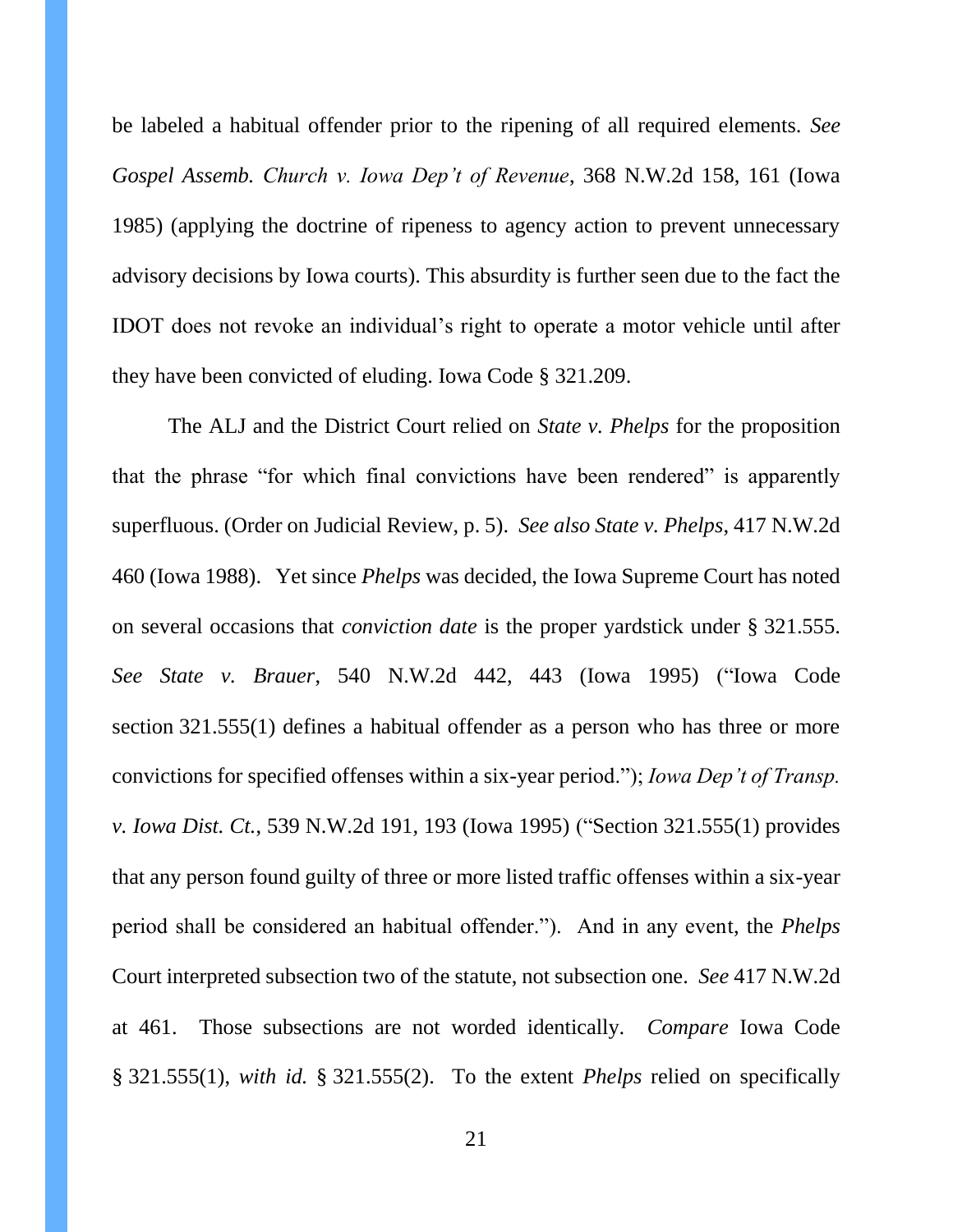worded legislative enactments, it would be antithetical to now rely on that caselaw because it's 'close enough.' *See Iowa Dep't of Transp. v. Iowa Dist. Ct.*, 530 N.W.2d 725, 727 (Iowa 1995) ("The statutory scheme [of § 321.555] evidences a legislative intent to distinction these subsections . . . .").

Further, construing Iowa Code section 321.555(1) differently than section 321.555(2) does not run contrary to the *in pari materia* doctrine because the showing of proof that the moving violation actually occurred under section 321.555(1) places a completely different burden on the parties. *But see Phelps*, 417 N.W.2d 462 (holding "the two-year time period for [§321.555(2)] defines the time within which the violations, not convictions, must have occurred."). In *Phelps*, the Court specifically states their ruling to use violations as the marker during the time period applies to subsection 2 of section 321.555 and not section 321.555 in its entirety. 417 N.W.2d at 462. Motor vehicle violations under Iowa Code sections 321.555(1)(*a*)–(*h*) require an independent, evidentiary showing of proof by the IDOT detailing the violative conduct by the defendant—followed by a finding of guilt by a criminal court—for a conviction to be entered and for the offense to be recognized by the statute. Iowa Code § 321.555(1). Instances of conduct categorized under Iowa Code section 321.555(2) involve charges and convictions for which the IDOT must only show a "forfeiture of bail of a person upon a charge of violating any provision" of the motor vehicle chapter. Iowa Code § 321.491(2)(*a*).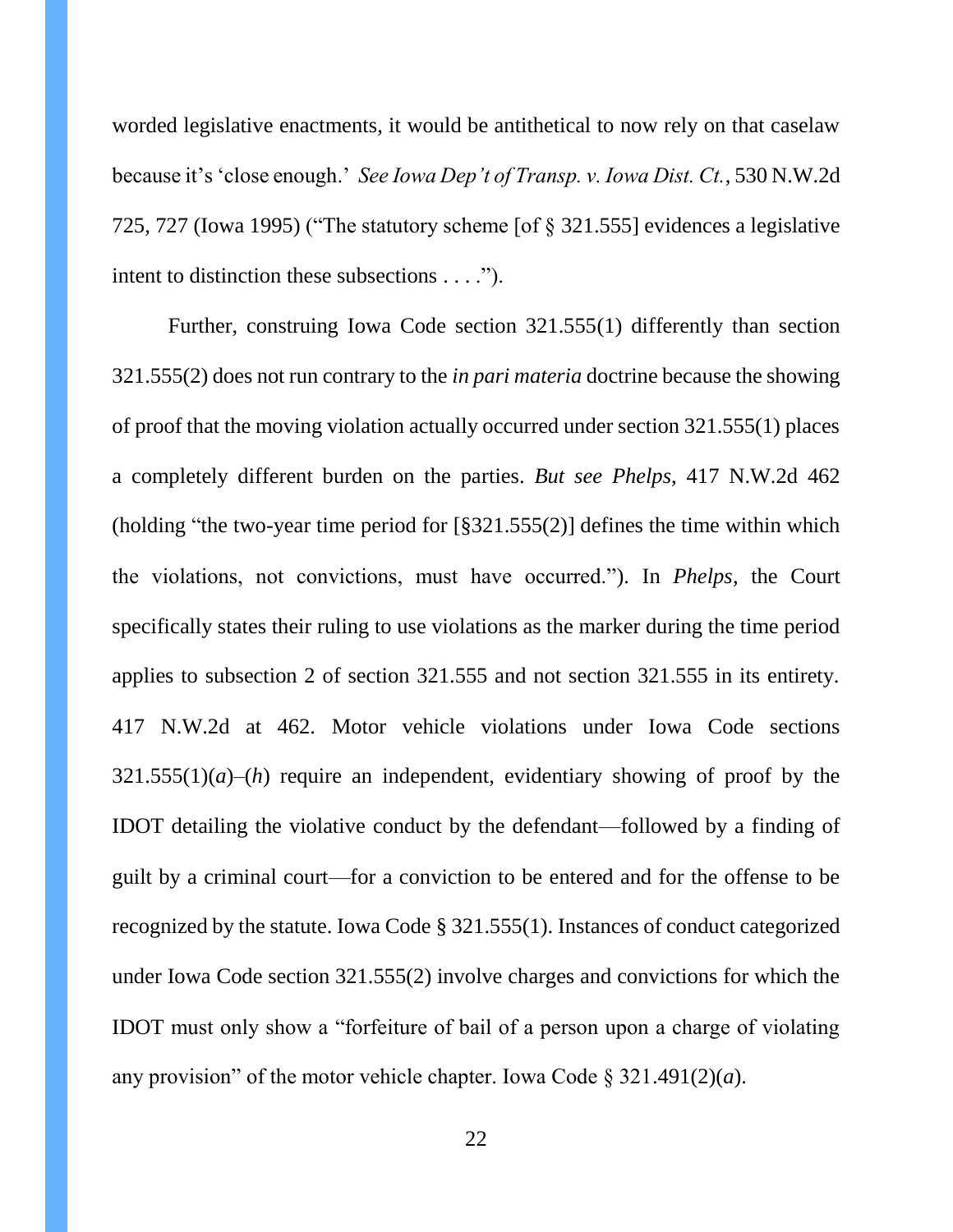This higher burden of proof for criminal moving violations under section 321.555(1) is a recognition of the relative seriousness of the offenses; offenses requiring substantial evidentiary support before steps are taken to restrict an offender's license privileges to protect the general public. *Iowa Dep't of Transp. v. Iowa Dist. Ct.*, 530 N.W.2d at 727–28. To interpret this scheme in a way that ignores the importance of the finding of guilt for section 321.555(1) offenses and grounds the restriction on the reported offense date ignores a material factor and could lead to absurd and inconsistent results. *Id*. Therefore, since final judgment has not been entered on Johnston's eluding charge, it cannot be counted as a conviction used to suspend his license.

If the plain language does not control, Johnston contends the term "offenses" as used in § 321.555(1) is ambiguous and certainly is not a placeholder for "offense date." *See State v. Sailer*, 587 N.W.2d 756, 760 (Iowa 1998) (finding the term "offense" ambiguous). Notably, the word "offense" is not defined in chapter 321, but again, the word "conviction" is defined. Read in context, the term "offense" is a reference to the eight subsections beneath it—subsections (*a*) through (*h*)—and the statutory citations for those violations. The term does not supplant the "render[ing]" of a "final conviction[ ]." Chapter 321 by nature contains hundreds of law violations. At some point it becomes logical to use the term "offense" as a shortcut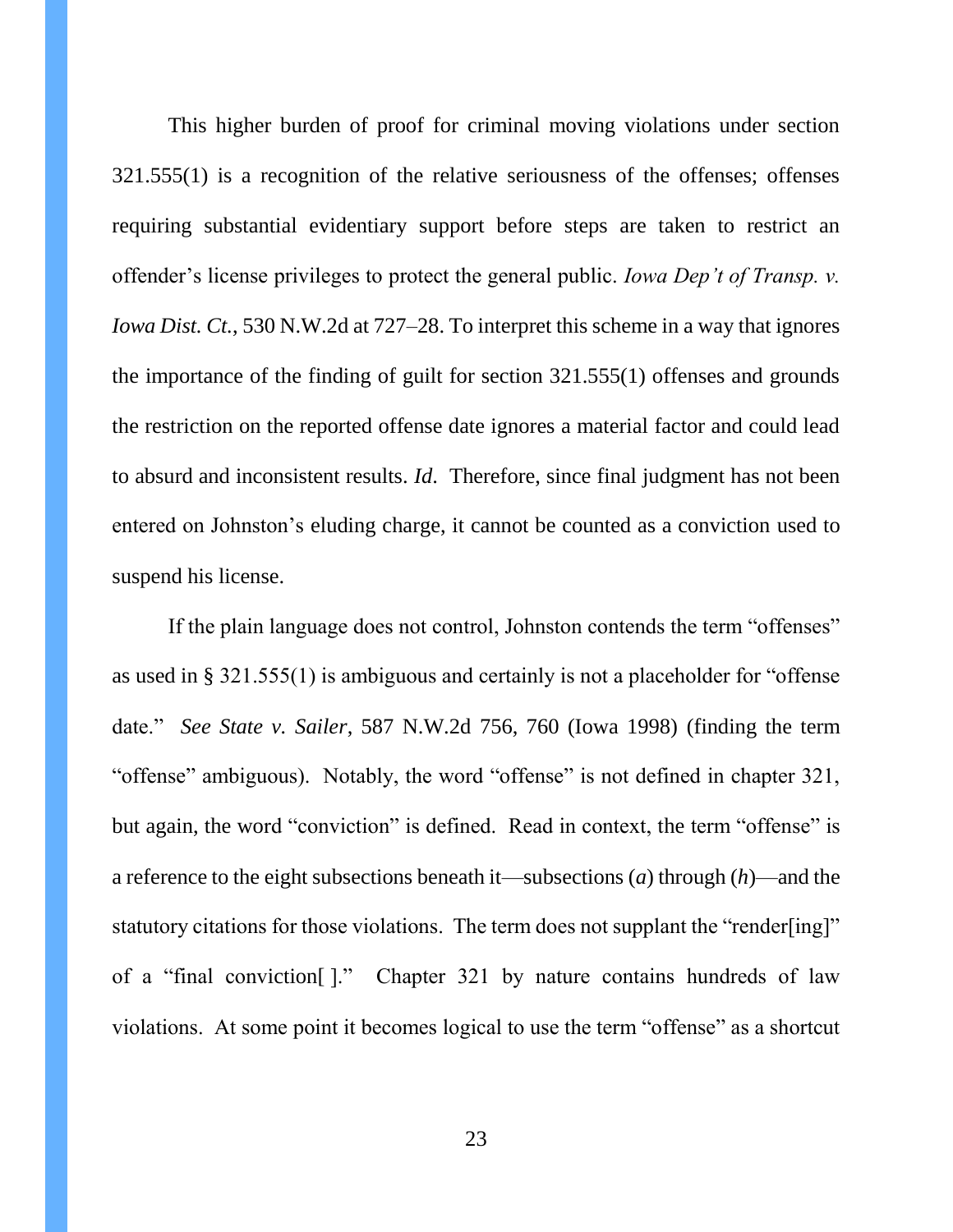to the spiderweb of traffic violations throughout the Iowa Code. For example, as authorized on a uniform traffic complaint and citation,

I hereby give my unsecured appearance bond in the amount of .... dollars and enter my written appearance. I agree that if I fail to appear in person or by counsel to defend against *the offense* charged in this citation the court is authorized to *enter a conviction and render judgment* against me for the amount of my appearance bond in satisfaction of the penalty plus court costs.

Iowa Code § 805.6 (emphases added).

The term "offense," in this context, also connotes some sort of judicial

proceeding or determination—i.e., not a traffic stop.

*Black's Law Dictionary* defines "offense" as "[a] felony or misdemeanor; a breach of the criminal laws; violation of law for which penalty is prescribed." *Black's Law Dictionary* 1081 (6th ed. 1990). *Webster's* definition of the law-related meaning of "offense" is similar: "an infraction of law: CRIME, MISDEMEANOR." *Webster's Third New Int'l Dictionary* 1566 (1993).

*Sailer*, 587 N.W.2d at 760. Only once a conviction is rendered and finality is accomplished can we determine which "offense" an individual committed. Importantly, there is no language in the statute that would indicate a Court should then *retroactively* use the date of offense, instead of the date of conviction. The statute's purpose and ease of application point to the date of conviction.

Here, *State v. Wiseman* is a proper application of this principle. 614 N.W.2d 66 (Iowa 2000). In *Wiseman*, the issue was whether a defendant's prior *guilty plea* or *conviction date* to OWI should be used to enhance his sentence. The defendant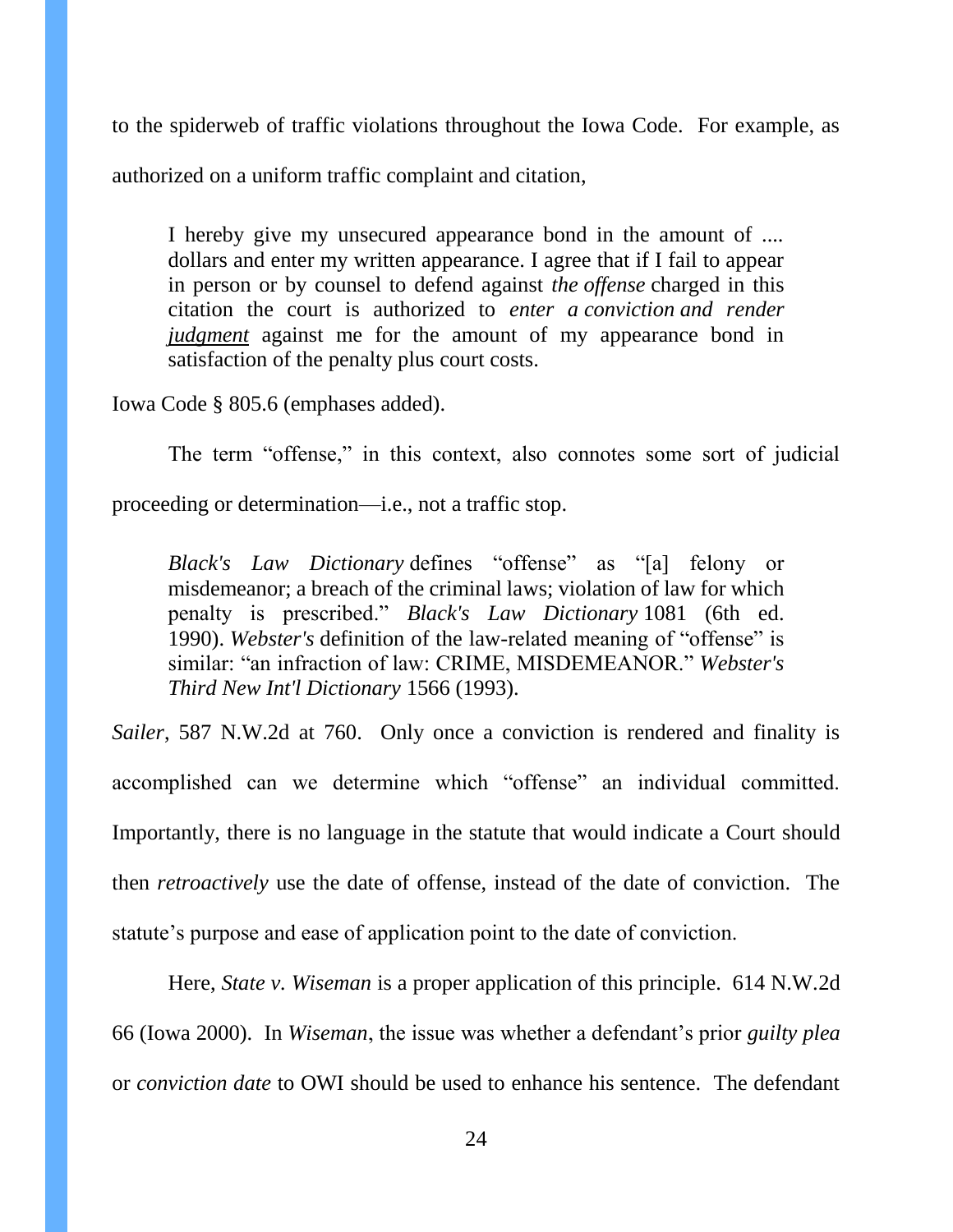was convicted in 1997 and had a prior conviction for OWI. *Id.* at 66. However, "Wiseman's plea of guilty was over six years before his present offense, but his conviction on that plea was within the six-year window of section 321J2(3)." *Id.* at 67. The Court held the conviction date should be used. "[W]e believe a plea of guilty standing alone is irrelevant on the issue of enhancement *until a conviction or deferred judgment is entered*." *Id.* (emphasis added).

Constructing the statute to apply to dates of conviction is also consistent with Iowa Code section 321.209. Under that statute, revocation of a license (including for eluding) is effective "upon receiving a record of the operator's conviction . . . when such conviction has become final." Iowa Code § 321.209. It would be illogical to base revocation in one statute by date of conviction, and another on date of offense.

Since Johnston's dates of conviction are March 8, 2012, April 19, 2018, and April 19, 2018 (App. 9), more than six years separate these dates of conviction, and therefore, Johnston is not a habitual offender under Iowa Code section 321.555.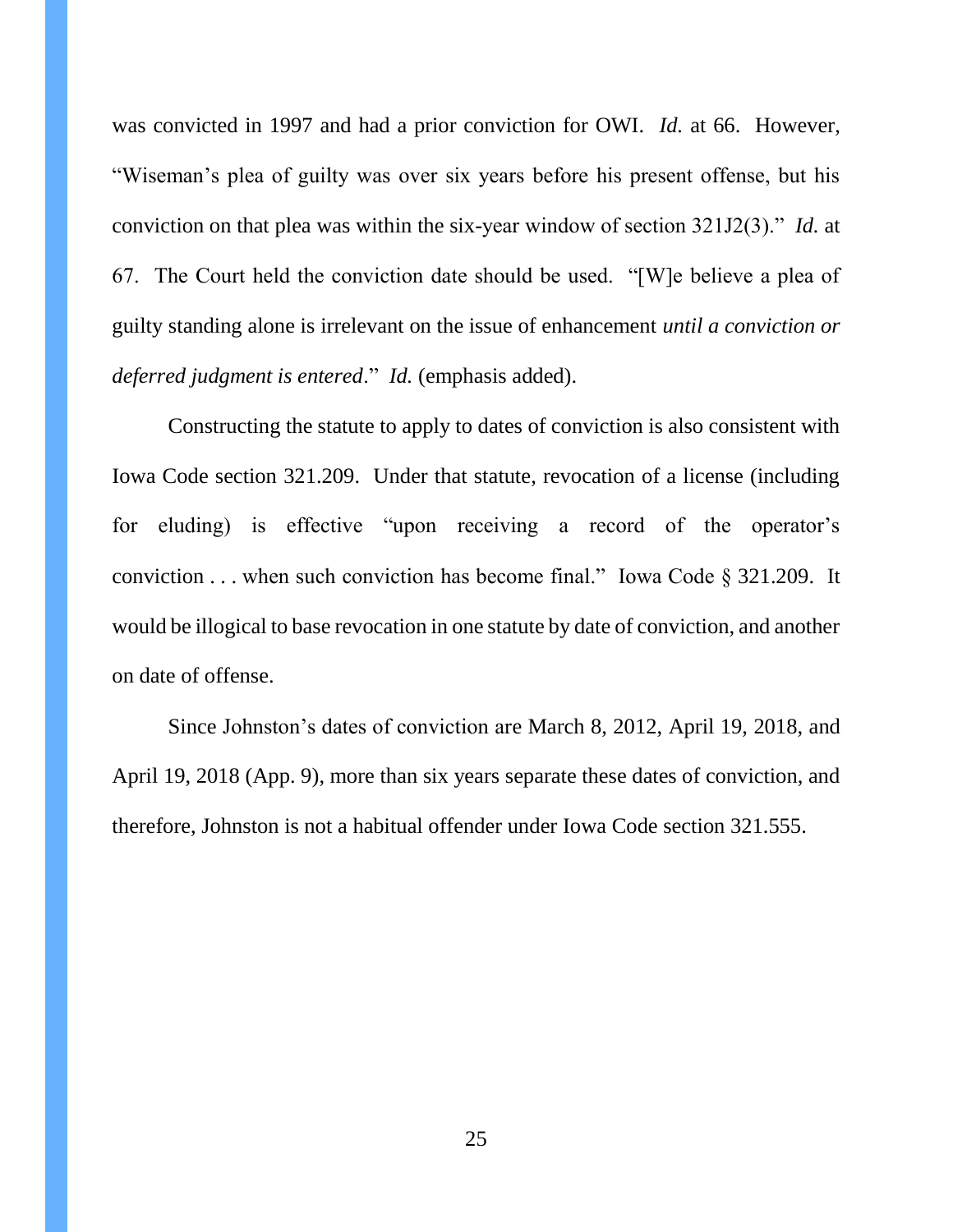**C. The IDOT Did Not Present Substantial Evidence Johnston Had Committed the Offense of "Eluding a Pursuing Law Enforcement Vehicle" as Required by Plain Reading of Iowa Code Section 321.555(1) and Therefore the Eluding Conviction Cannot be Used for Calculating Whether Johnston is a Habitual Offender**

#### **1. Preservation of Error**

Iowa Code section 17A.19(7) mandates "[i]n proceedings for judicial review of agency action in a contested case . . . a court shall not itself hear any further evidence with respect to those issues of fact whose determination was entrusted by the Constitution or a statute to the agency in that contested case proceeding." Iowa Code § 17A.19(7).

Johnston's claim Iowa Code section 321.555(1) requires evidence the offender was eluding a *pursuing* law enforcement vehicle was raised in the administrative and district court, but the district court erroneously determined the issue had not been preserved for judicial review. Iowa's issue preservation rules are not designed to be hyper-technical nor do they place form over substance. *Lee v. State*, 815 N.W.2d 731, 739 (Iowa 2012). A challenge to an administrative ruling is properly preserved when the challenge is adequate to put the Respondent on notice of the nature of the protest. *Griffin Pipe Prods. Co. v. Bd. of Review*, 789 N.W.2d 769, 772 (Iowa 2010). Courts will not "exalt form over substance when the objectives of our error preservation rules have been met." *Lee v. State*, 815 N.W.2d 731, 739 (Iowa 2012).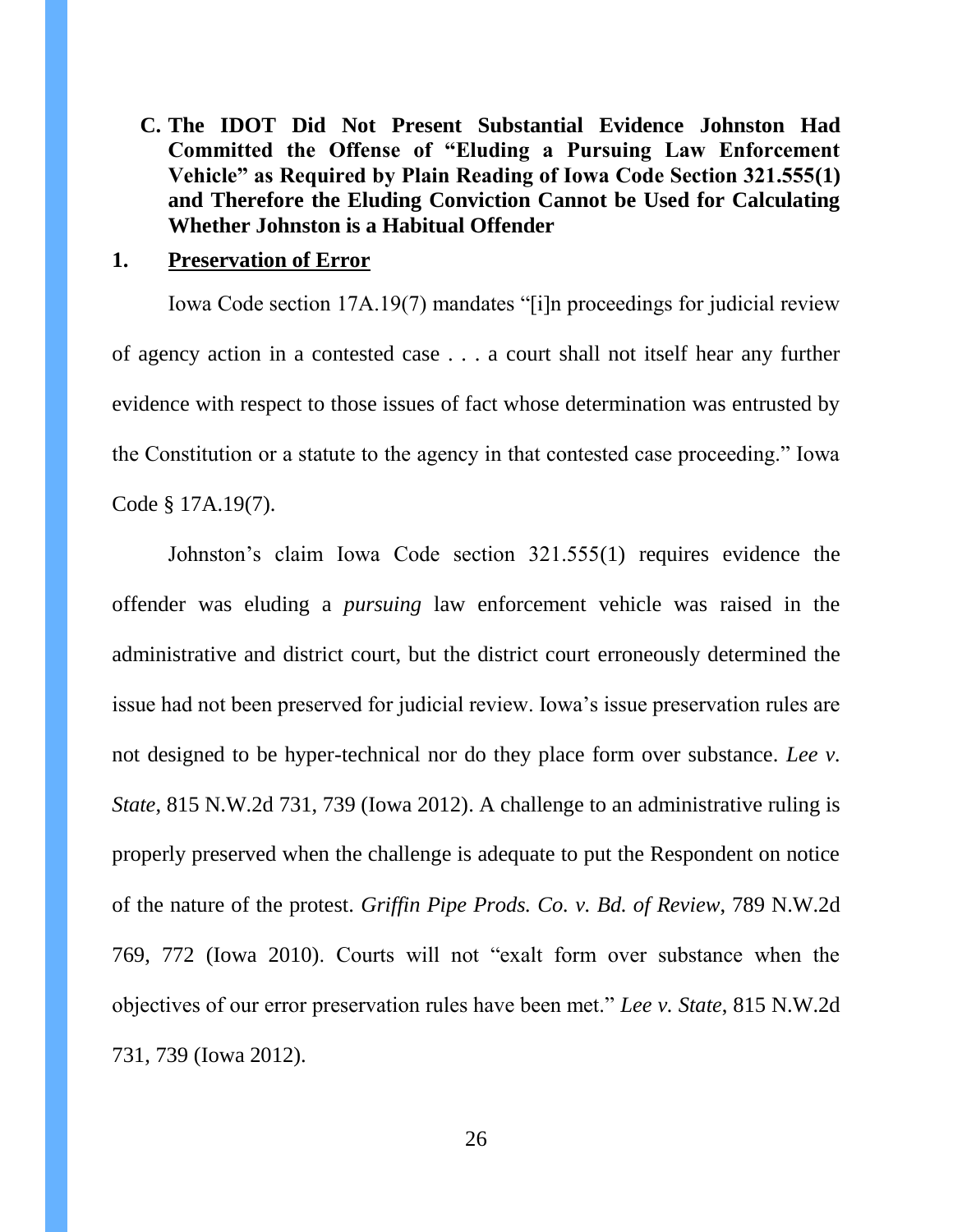The district court, on judicial review, cited *Ahrendsen v. Iowa Dep't of Human Servs.*, for the proposition that review "is limited to questions considered by the agency." 613 N.W.2d 674, 676 (Iowa 2000) (Order on Judicial Review, p. 8). The specific language of *Ahrendsen* is important though. *Ahrendsen* explicitly addresses "questions considered by the agency," specifically, whether the appellant was entitled to relief from the agency holding retroactive payments of Medicaid benefits were limited to a three-month period prior to an application. *Id.* at 675. Later in the opinion the *Ahrendsen* Court addressed the "three theories" under which the appellant sought relief. *Id.* at 677. The ultimate "question" considered by the court then, was whether the application of the controlling statute was correctly applied. The theories put forth by the appellant were merely contentions arguing how the agency incorrectly applied the law which did not require individual preservation before the agency.

Similarly, Johnston's question submitted to both the ALJ and the reviewing officer alleged the agency had failed to present substantial evidence warranting suspension of driving privileges. (App. 4-8). Johnston's application for reversal unambiguously questioned whether the IDOT had met its burden of establishing three independent instances of violative conduct as required by the statute and whether the agency in affirming the finding had accurately interpreted the meaning of the habitual offender statute. (App. 4, 7-8).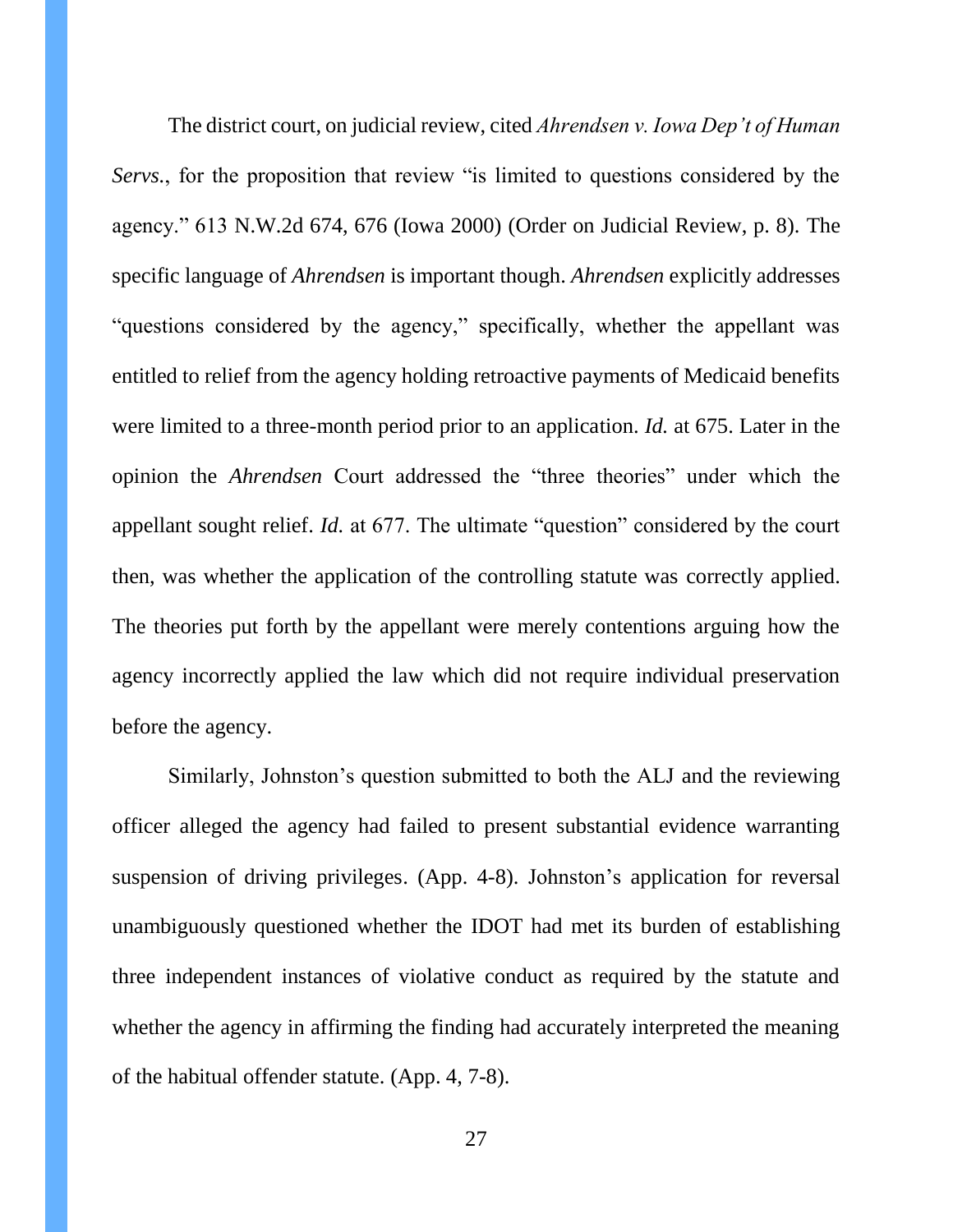The IDOT's assertion that each individual theory must be plead to the agency to preserve for judicial review is overly formalistic and requires parties plead challenges to a level of precision beyond what is required in other adjudicative proceedings. *See Ames 2304, LLC v. City of Ames, Zoning Bd. of Adjustment*, 924 N.W.2d 863 (Iowa 2019) (Emphasizing when performing statutory interpretation, courts must consider an ordinance in its entirety, including any "additional ammunition for the same argument"); *Off. of Consumer Advoc. v. Iowa St. Commerce Comm'n*, 465 N.W.2d 280, 283–84 (Iowa 1991); *see also Thompson v. Fowler*, No. 17-0284, 2017 WL 6513973, at \*2 (Iowa Ct. App. Dec. 20, 2017) (finding specific theories argued on appeal do not need to be preserved when the ultimate issue in dispute was decided by the district court).

The district court also cites *Schaefer v. Iowa Dep't of Trans.*, No. 02-0580, 2002 WL 1842482, at \*3 (Iowa Ct. App. Aug. 14, 2002) as persuasive authority to support dismissal of this argument on error preservation grounds. (App. 18). The portion of *Schaefer* cited by the district court narrowly construing error preservation in agency action is dicta though because the ultimate claim was dismissed on jurisdictional grounds, namely failure to file the appeal in a timely manner, and *not*  error preservation grounds. *See id.* at \*2.

Claims of insubstantial evidence may be used to challenge a legal conclusion where the facts used by an agency to substantiate a legal finding are inadequate to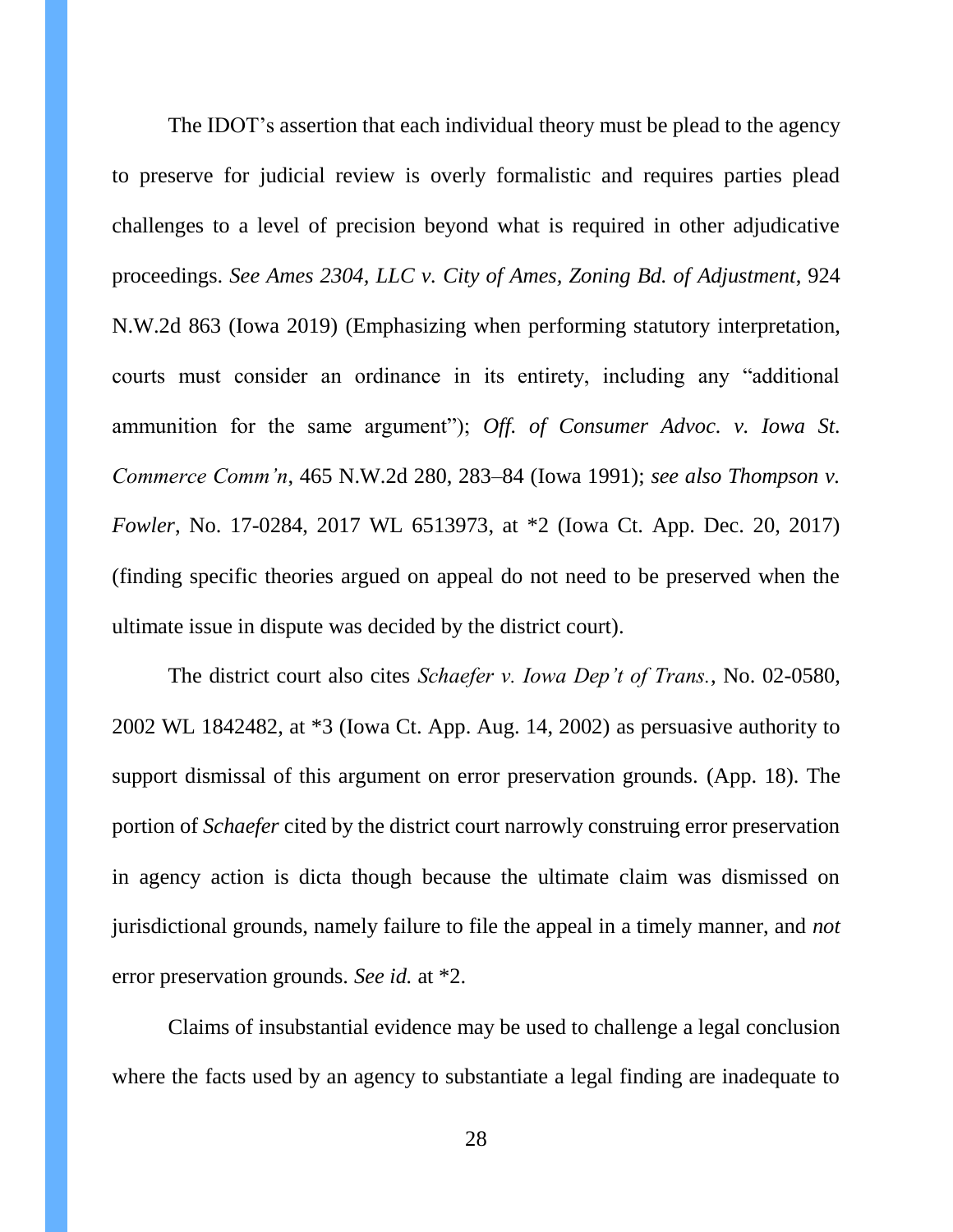satisfy governing legal standards. *Meyer v. IBP, Inc.*, 710 N.W.2d 213, 220 n.1 (Iowa 2006). When an agency fails to consider relevant evidence or otherwise commits error in applying legal standards to the facts of the case, a new decision is warranted. *Id.*

Further, it is a court's responsibility to interpret statutes and correctly apply the law when the question is one of law in an agency action. *Bromeland v. Iowa Dep't of Transp.*, 562 N.W.2d 624, 624 (Iowa 1997). The interpretation and identification of all of a statute's elements is thus within the purview of the district court when reviewing agency action to determine if it reaches the same conclusion as the agency. *Ames 2304, LLC*, 924 N.W.2d 863.

Even if this issue is found not to have been preserved for judicial review, whether the IDOT presented evidence fulfilling all elements of the habitual offender statute supporting the revocation of Johnston's license is incident to whether substantial evidence supports the IDOT's finding—which has been properly preserved for review—and should be addressed on the merits. *See Presbytery of S.E. Iowa v. Harris*, 226 N.W.2d 232, 234 (Iowa 1975) (holding assignments set for initial review on appeal will not be entertained except as incident to a determination of other issues properly presented).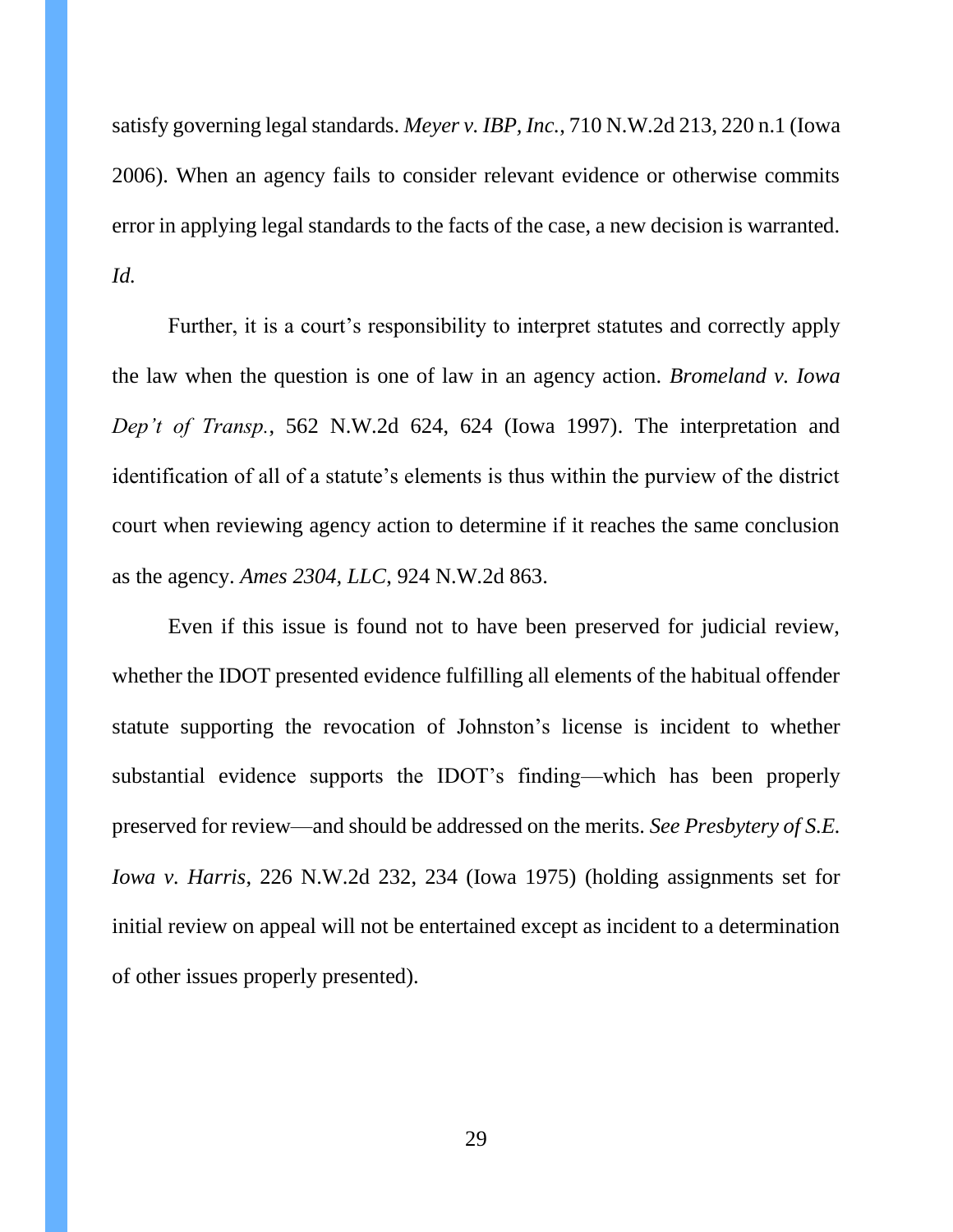#### **2. Argument**

Assuming this Court affirms the IDOT's habitual-offender calculation based on offense date, the eluding violation must nevertheless be excluded because the IDOT presented no evidence that the offense involved eluding of "a pursuing law enforcement vehicle" in violation of Iowa Code § 321.279. See Iowa Code §  $321.555(1)(g)$  (emphasis added).

The IDOT, i.e., the State, has the burden of proving a prima facie case for revocation under § 321.555. *State v. Iowa Dist. Ct.*, 455 N.W.2d 918, 919 (Iowa 1990). Thus, if the IDOT presented no evidence on a material element and they overlooked that deficiency, its decision is unreasonable, arbitrary, and capricious and characterized as an abuse of discretion. See Iowa Code § 17A.19(10)(n). To support license revocation, the convictions which Johnston was found guilty of must fall within the explicit offenses outlined within section 321.555(1). *Brauer*, 540 N.W.2d at 444. Iowa Code section 321.555(1)(g) states, "Eluding or attempting to elude a *pursuing* law enforcement vehicle in violation of section 321.279." (emphasis added). Stated another way, this provision requires the IDOT show Johnston violated section 321.279 while eluding a *pursuing* law enforcement vehicle. The additional "pursuing" requirement is in stark contrast to other provisions within the same statutory framework which only require a showing of a conviction of a particular automotive violation. *See* Iowa Code § 321.555(1)(b)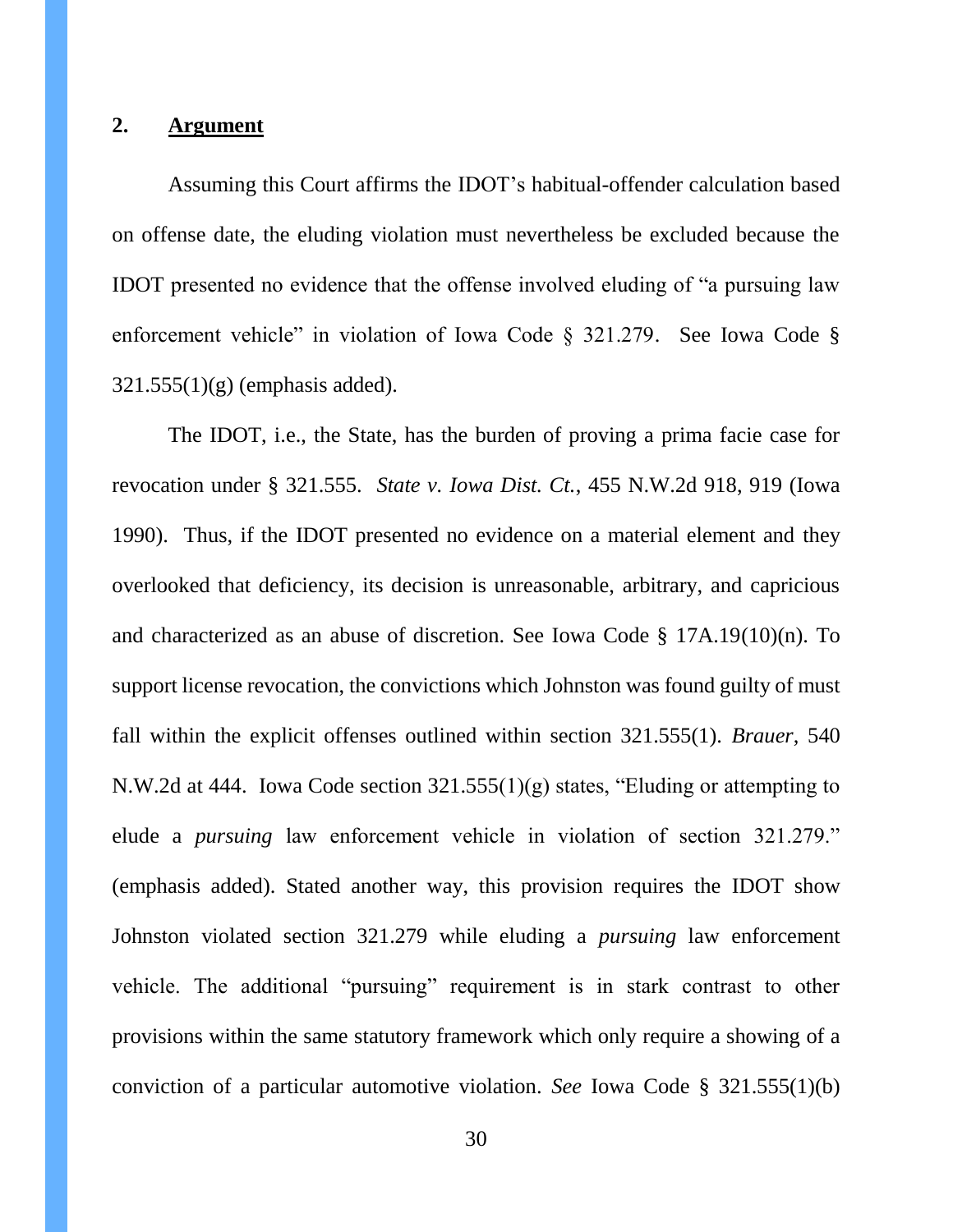("Operating a motor vehicle in violation of section 321J.2 or its predecessor statute."); Iowa Code § 321.555(1)(f) ("Failure to stop and leave information or to render aid *as required* by sections 321.261 and 321.263) (emphasis added). The only logical reason for including "pursuing" within the habitual offender statute is to require the IDOT to show an additional predicate; the eluding conviction involved evasive activity beyond a failure to stop for visual or audible signals, which is all that is required under Iowa Code section 321.279.

Generally, a certified abstract is prima facie evidence that "the person named in the abstract was duly convicted by the court in which the conviction or holding was made of each offense shown by the abstract." Iowa Code § 321.556(3). However, as applied to the eluding subsection of § 321.555, more factual development is required of the IDOT. This is because a bare-bones conviction for eluding under section 321.279 contains no requirement that the law-enforcement vehicle be "pursuing" a person at the time of the violation:

The driver of a motor vehicle commits a serious misdemeanor if the driver willfully fails to bring the motor vehicle to a stop or otherwise eludes or attempts to elude a marked official law enforcement vehicle driven by a uniformed peace officer after being given a visual and audible signal to stop. The signal given by the peace officer shall be by flashing red light, or by flashing red and blue lights, and siren.

Iowa Code § 321.279(1).

Iowa Code section 321.555(1)(g) and Iowa Code section 321.279 are facially separate legislative statutes. Section 321.279 serves to identify the criminal offense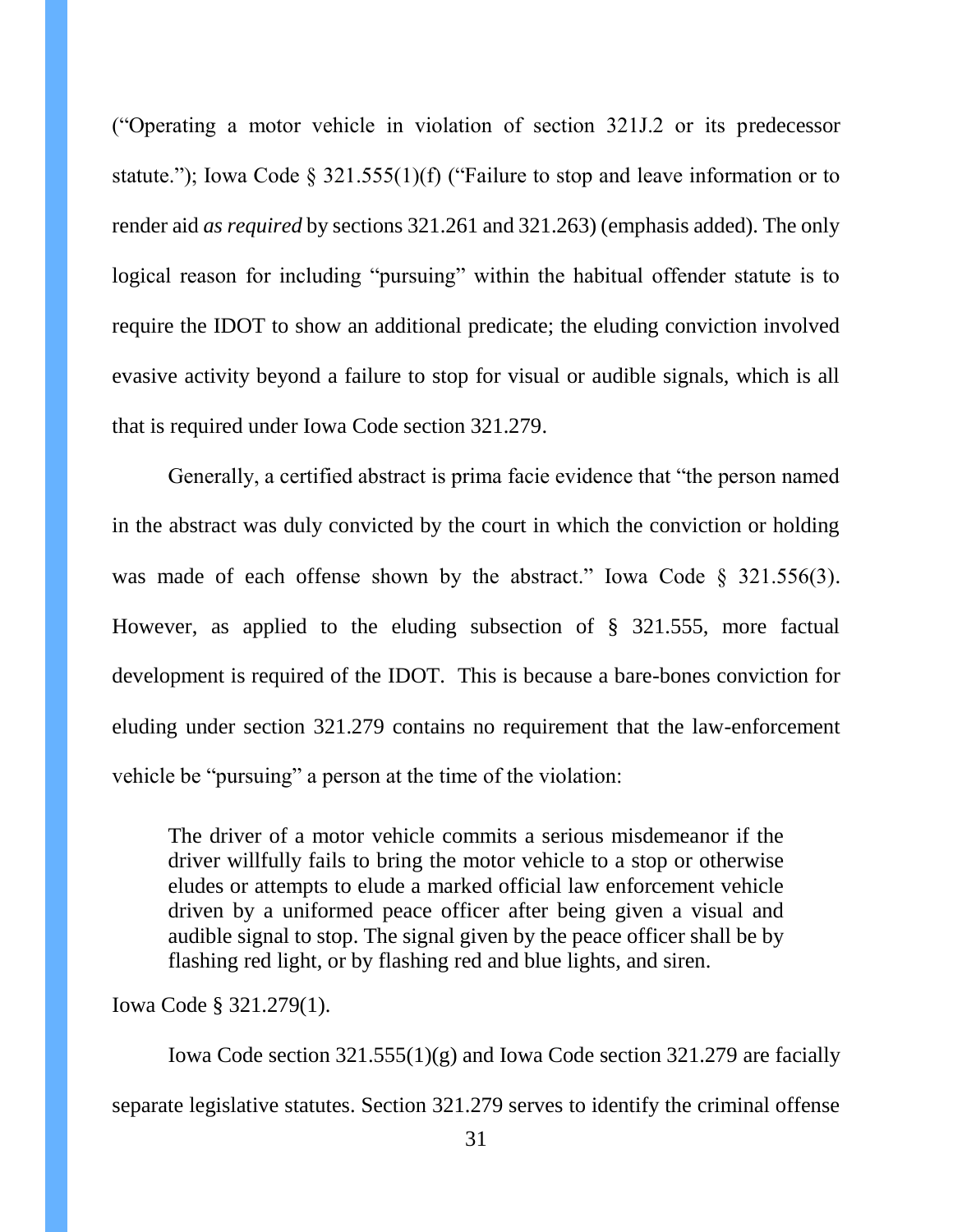of eluding a law enforcement officer by laying out the elements necessary to attain a conviction. Section 321.555(1)(g) serves—according to the IDOT's own argument in front of the district court—the important legislative purpose of protecting Iowa's roadways from unsafe drivers. In challenging the support for the IDOT's decision, Johnston is not challenging his conviction under 321.279, but rather, alleges the IDOT did not meet its burden of production to show a prima facie violation of section 321.555(1)(g). *See Brauer*, 540 N.W.2d at 445 ("The *only* external evidence that is relevant to whether a defendant is a habitual offender is evidence relating to . . . (3) the offenses underlying the convictions are not embraced by section 321.555."). Johnston does not dispute section 321.279 is embraced within section 321.555; Johnston disputes whether section 321.555 *only* embraces a conviction under section 321.279. In fact, during the hearing in front of the ALJ, the IDOT didn't even have a representative on the call arguing or placing into the record and evidence that Johnston was eluding a pursuing law enforcement vehicle. (App. 4).

With the requirement of the IDOT in showing Johnston eluded a pursing law enforcement in mind, it is important to discuss statutory construction to show there is a difference and that difference is meaningful. The rules of statutory construction contemplate a meaningful and reasonable interpretation of the words used in statute rather than an interpretation that renders the term meaningless. With that in mind, the Iowa Supreme Court has found that courts: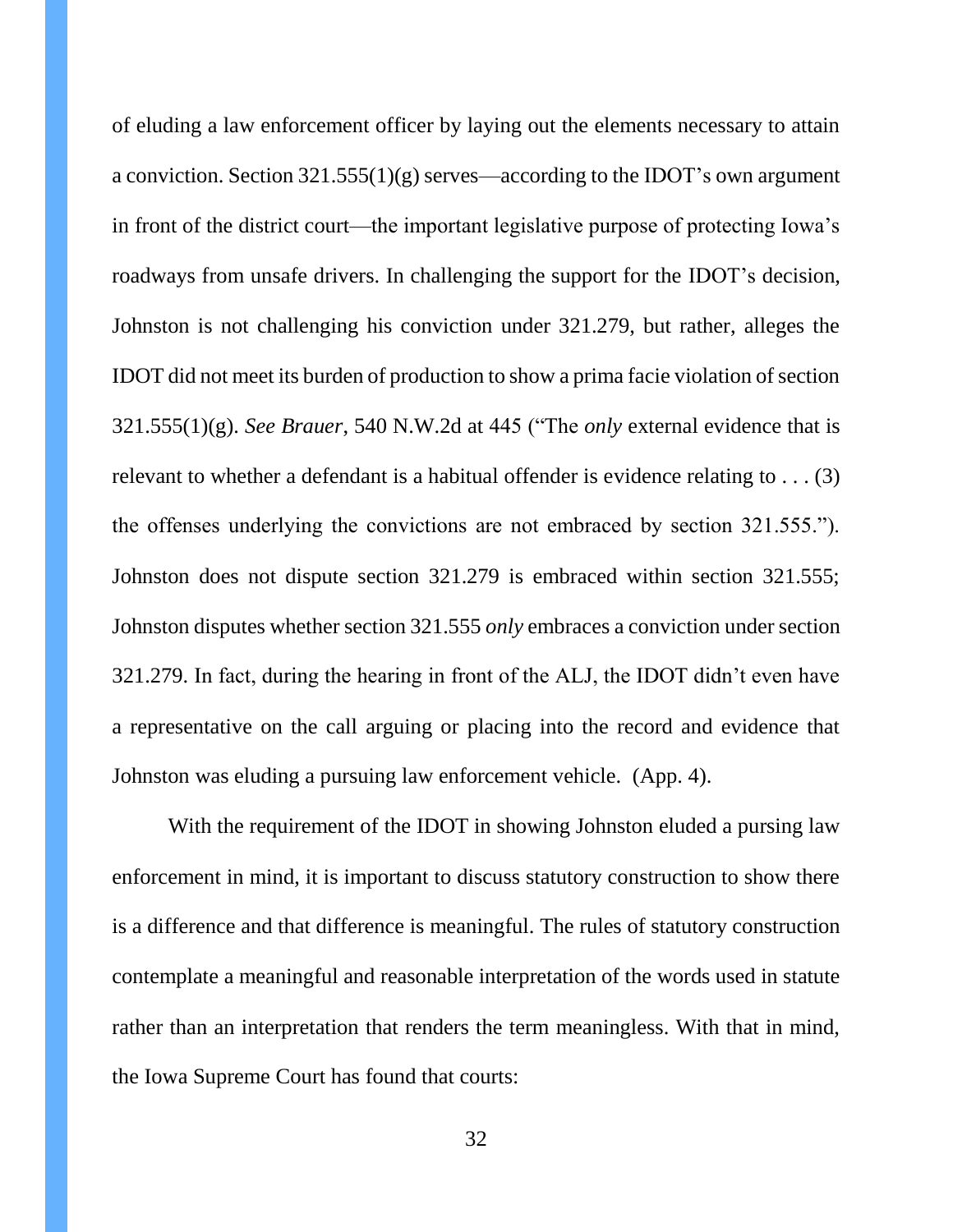"must place a reasonable construction on the statute which will best effect the purpose of the statute, rather than one which will defeat it…[t]he statute should not be construed so is to make any part of its superfluous *unless no other construction is reasonably possible*…[w]e will presume the legislature enacted each part of the statute for a purpose and intended that each part be given effect."

*In the Interest of G.J.A*., 547 N.W.2d 3, 6 (Iowa 1996) (internal citations omitted).

The Court has gone further finding courts:

"will not construe a statute in a way to produce impractical or absurd results…and we should not speculate as to the probable legislative intent apart from the wording used in the statute…we are required to interpret the language fairly and sensibly in accordance with the plan meaning of the words used by the legislature."

*Carolan v. Hill*, 553 N.W.2d 882, 887 (Iowa 1996) (internal citations omitted).

The Iowa Supreme Court has further found:

"Generally, we are to use rules of statutory construction as aids in determining legislative intent only when the terms of a statute are ambiguous. We are to give precise and unambiguous language its plain and rationale meaning as used in conjunction with the subject considered. We are therefore not to speculate as to the probable legislative intent apart from the wording used in the statute. We must look to what the legislature said, rather than what it should or might have said."

*Johnson v. Johnson*, 564 N.W.2d 414, 417 (Iowa 1997).

Here, the statute is unambiguous. The legislature intended for habitual offender eluding to require an additional step: that the law enforcement vehicle be *pursuing* the defendant at the time of the violation. The IDOT, as an agency of the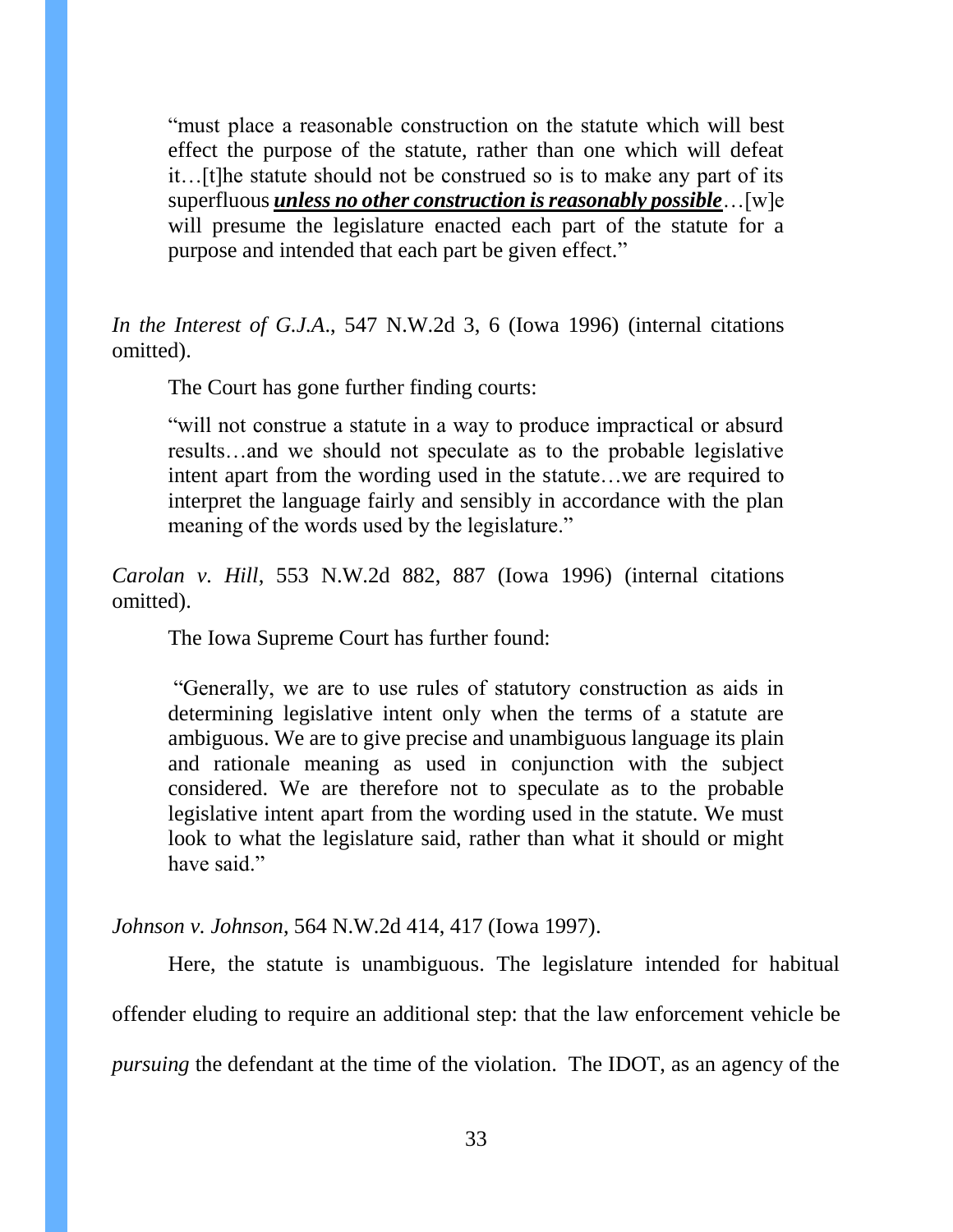State, has the burden of proving a prima facie case to support revocation under Iowa Code section 321.555. *State v. Iowa Dist. Ct.*, 455 N.W.2d at 919. Under this plain and unambiguous reading of the statute, if the IDOT failed to present any evidence supporting the material element Johnston's conviction arose from eluding a *pursuing* law enforcement vehicle, the conviction cannot stand alone as a third offense and the revocation of Johnston's driver's license was not justified and must be overturned.

## **CONCLUSION**

David Johnston respectfully requests this Court reverse the district court's Order on Judicial Review in its entirety, vacate the IDOT's revocation of. Johnston's driving privileges and enter judgment in favor of Johnston.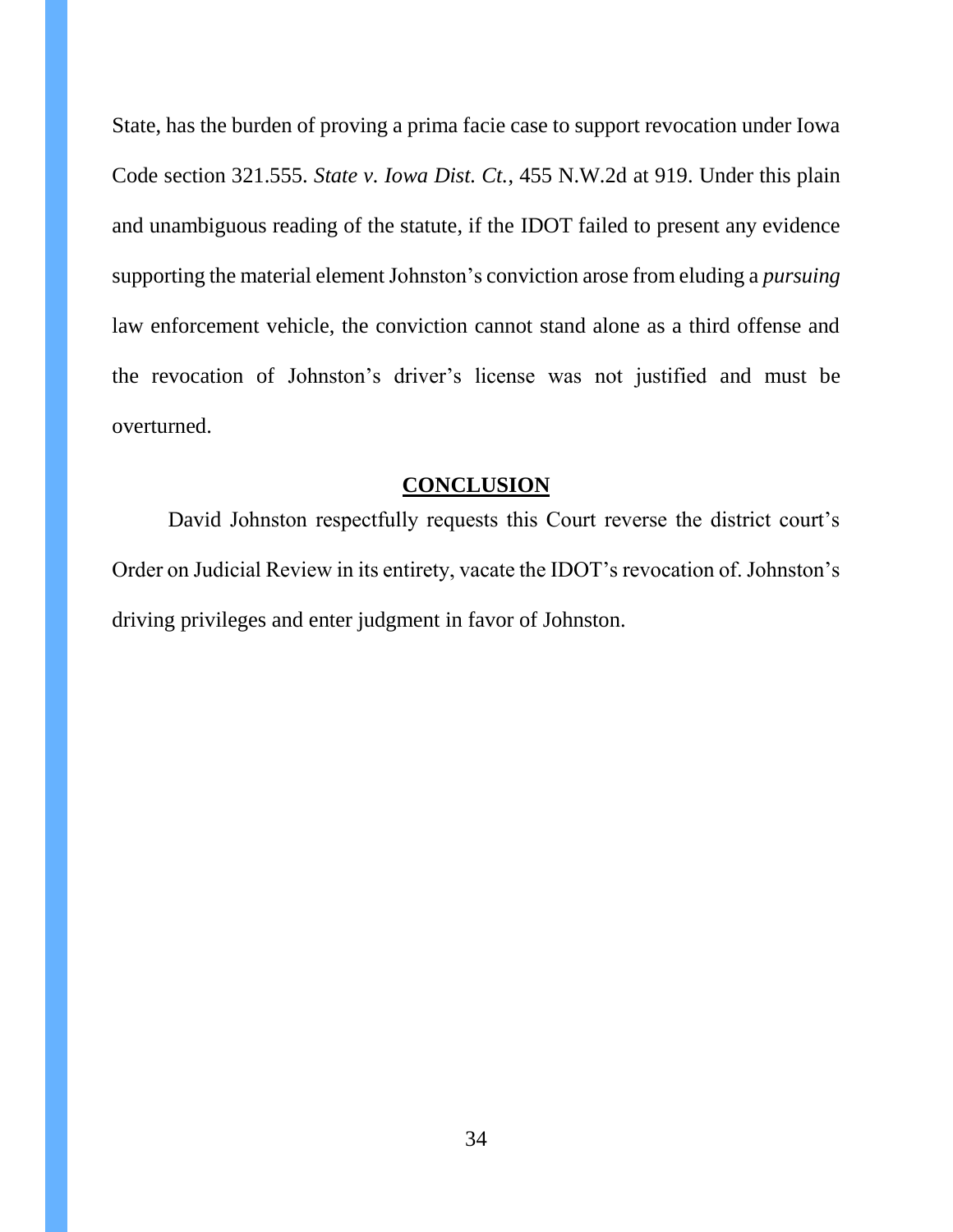# **ORAL ARGUMENT NOTICE**

Counsel requests to submit this case with oral argument.

# **PARRISH KRUIDENIER DUNN BOLES GRIBBLE GENTRY BROWN & BERGMANN L.L.P.**

By: /s/ *Christopher Stewart* Christopher Stewart AT0013127 2910 Grand Avenue Des Moines, Iowa 50312 Telephone: (515) 284-5737 Facsimile: (515) 284-1704 Email: [cstewart@parrishlaw.com](mailto:cstewart@parrishlaw.com) **ATTORNEY FOR APPELLANT**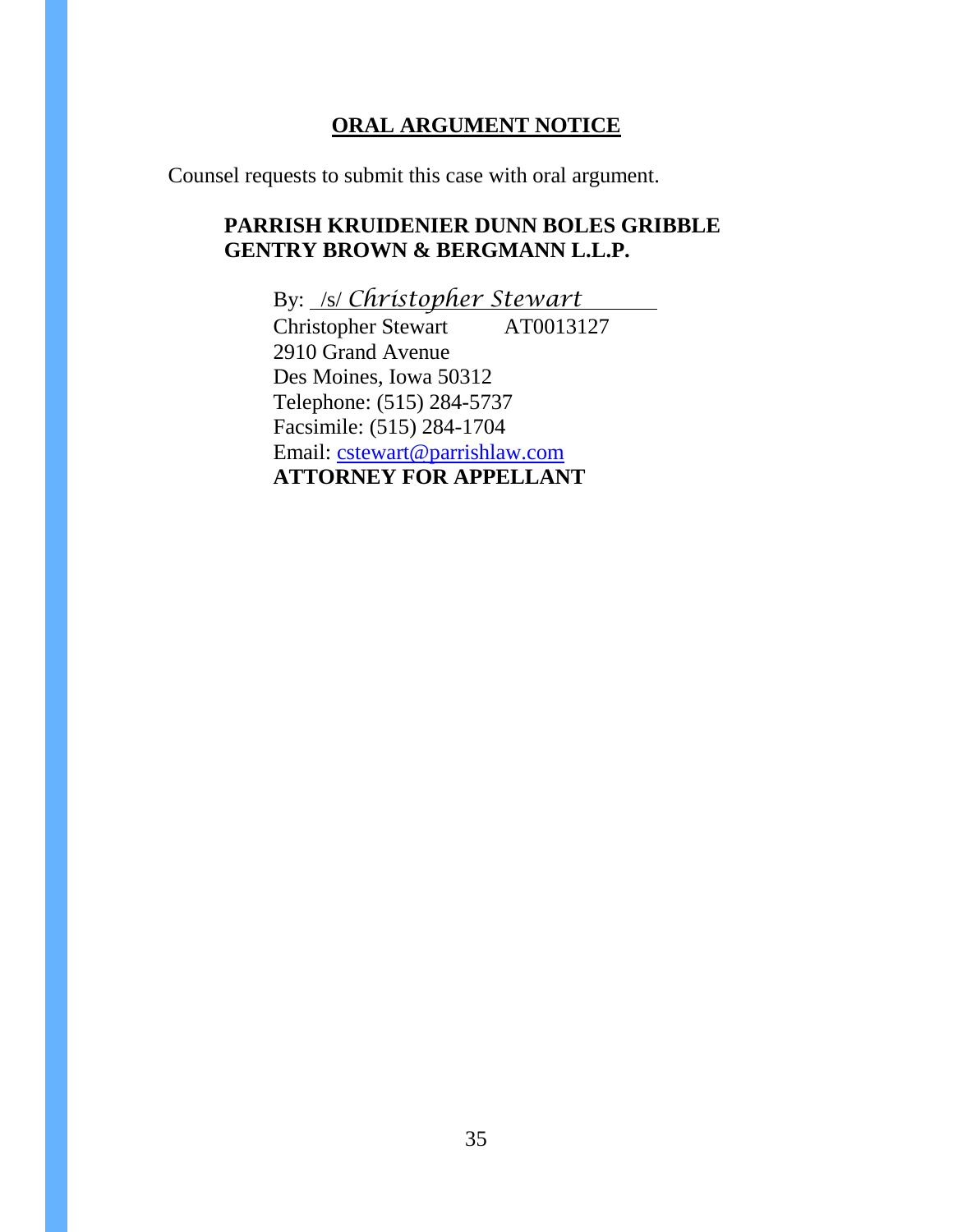# **CERTIFICATES OF COMPLIANCE WITH TYPE-VOLUME LIMITATION, TYPEFACE REQUIREMENTS, AND TYPE-STYLE REQUIREMENTS**

This brief complies with the type-volume limitation of Iowa R. App. P.  $6.903(1)(g)(1)$  because it contains 5,680 words (less than 14,000 words), excluding the parts of the brief exempted by Rule  $6.903(1)(g)(1)$ , which are the table of contents, table of authorities, statement of the issues, and certificates.

This brief complies with the typeface requirements of Iowa R. App. P. 6.903(1)(e) and the type-style requirements of Iowa R. App. P. 6.903(1)(f) because this brief has been prepared in a proportionally spaced typeface using Microsoft Office Word 2016 in font size 14, Times New Roman.

> /s/ *Christopher Stewart*  Dated: August 19, 2019 Christopher Stewart